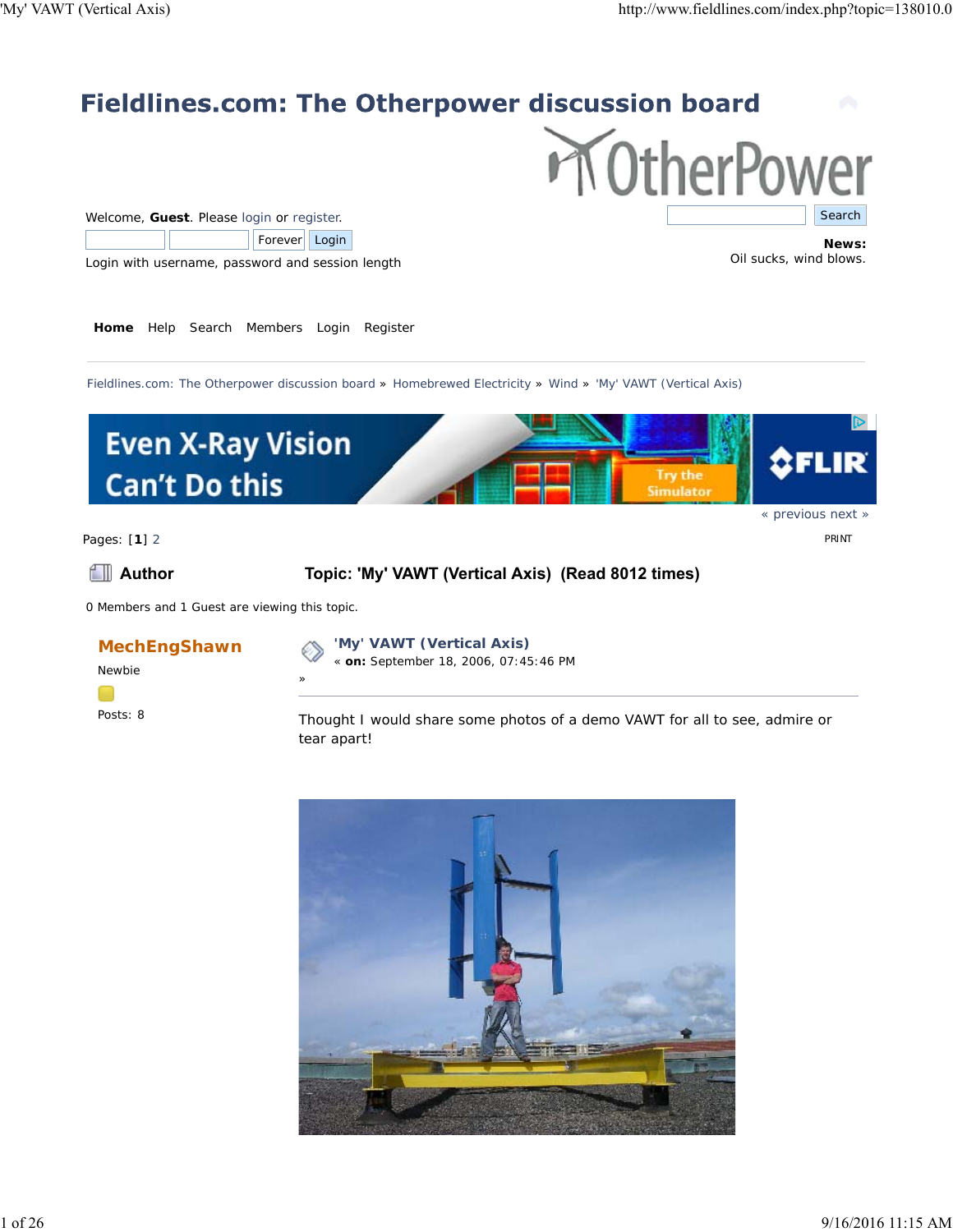That Stud standing in front of the turbine is me. I'm not sure which one is more impressive...right...anyway, continuing on...



Another picture of the turbine, just me exercising my camera skills.



Yet another view. This one gives a better perspective of the actual size of the turbine. The blades are 3 m high, approx. 10 ft. The frame its sitting on was designed and construction by myself and Andy, the guy standing behind the turbine near the roof edge. We're both in Mech Eng at McMaster University (Hamilton, Ontario) and this was our summer work.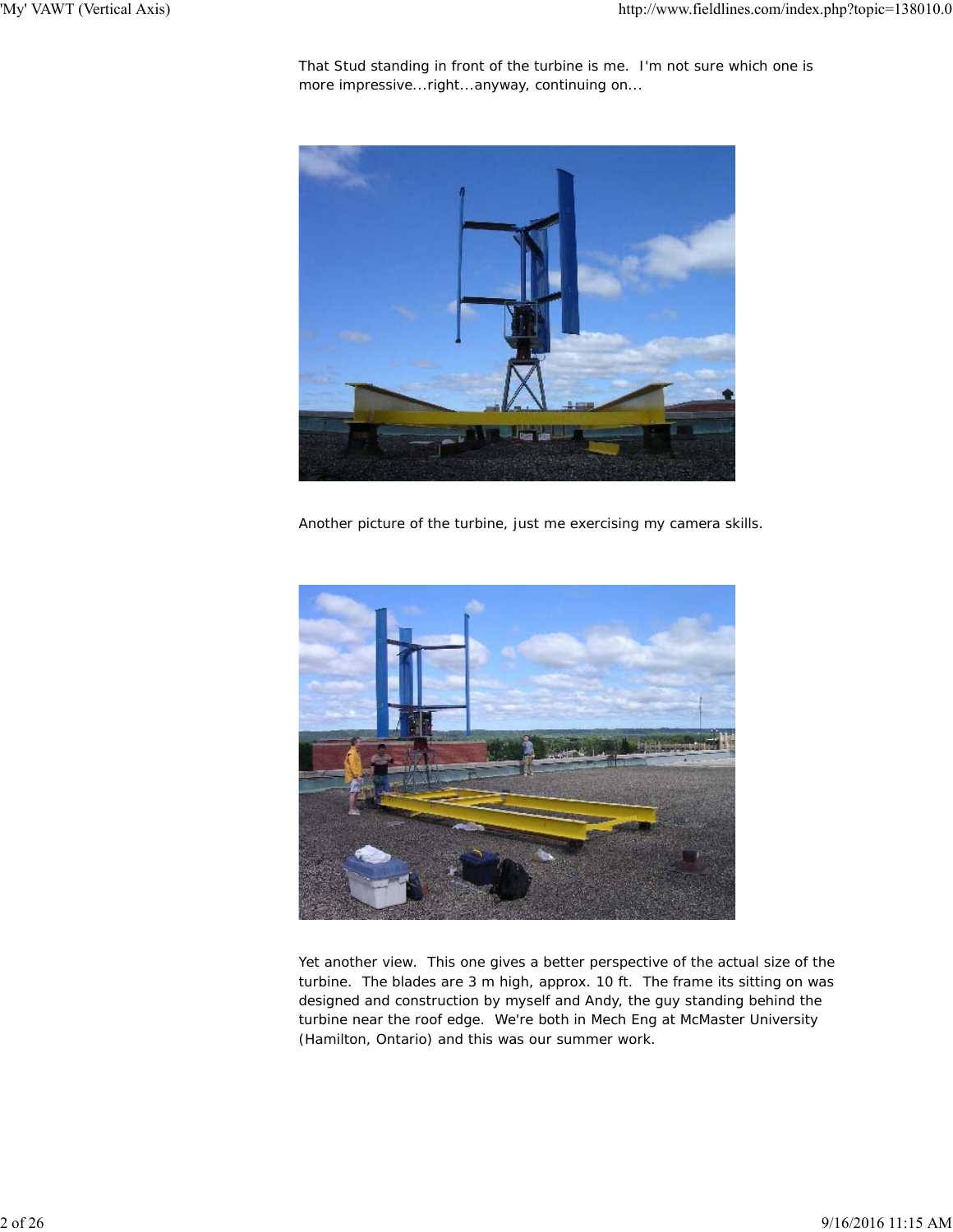

That's Andy using the centre punch to mark a hole centre in the turbine's brake disc...yes, I said the turbine's brake disc. He's tied himself off to the turbine with a tie-down strap so he doesn't fall (don't show this one to Health & Safety!). He's really only a few feet off the ground, however.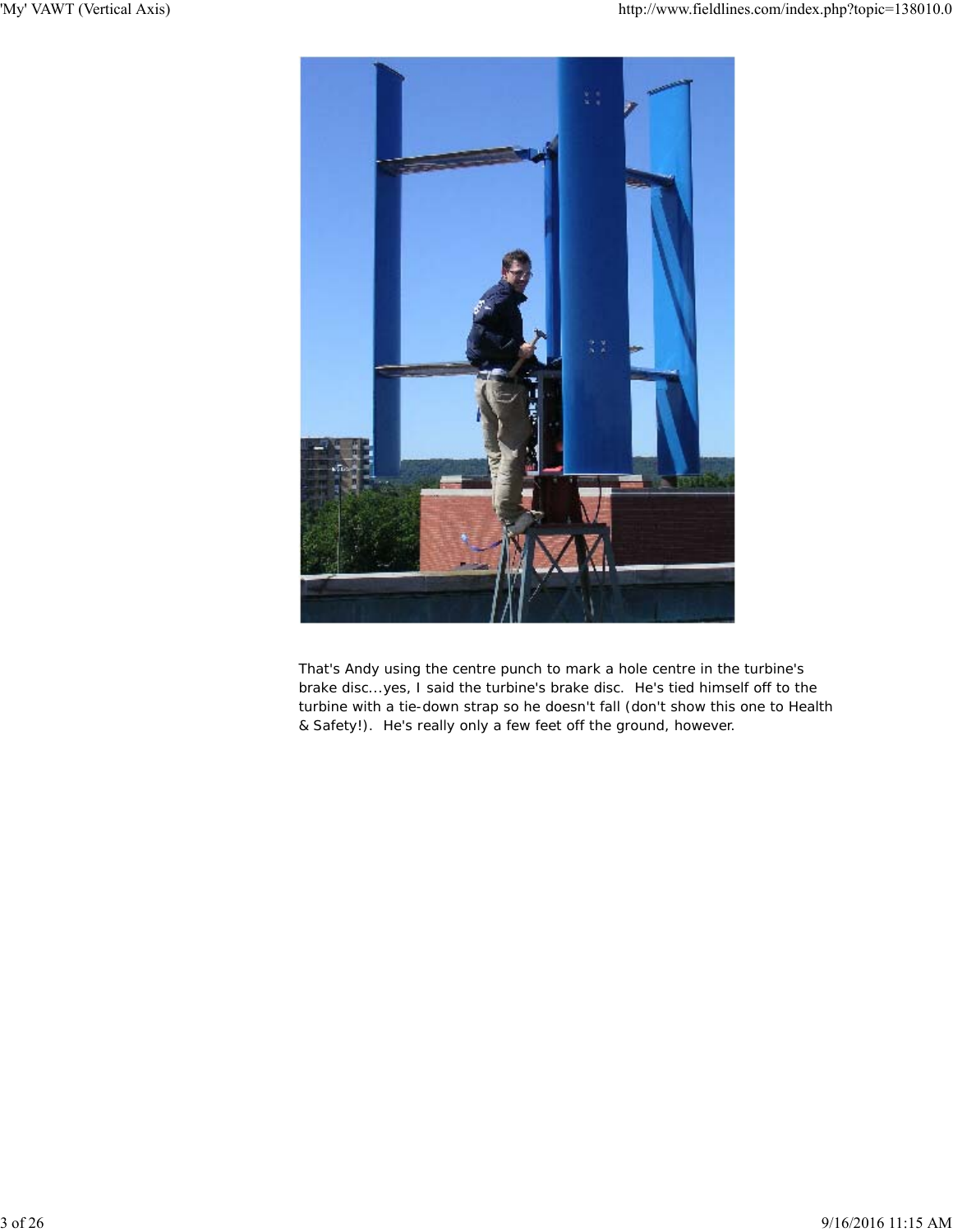

More camera exercise. You'll notice the covers over the struts. The struts were intended to help start the turbine, hence they were triangular in shape, and turned out to do absolutely nothing, except leech power at high speeds due to their high drag. The covers are crude NACA0024 airfoils made of lexan, which significantly reduce the drag at high speeds. I'm currently working on making some much higher quality airfoils to replace the lexan.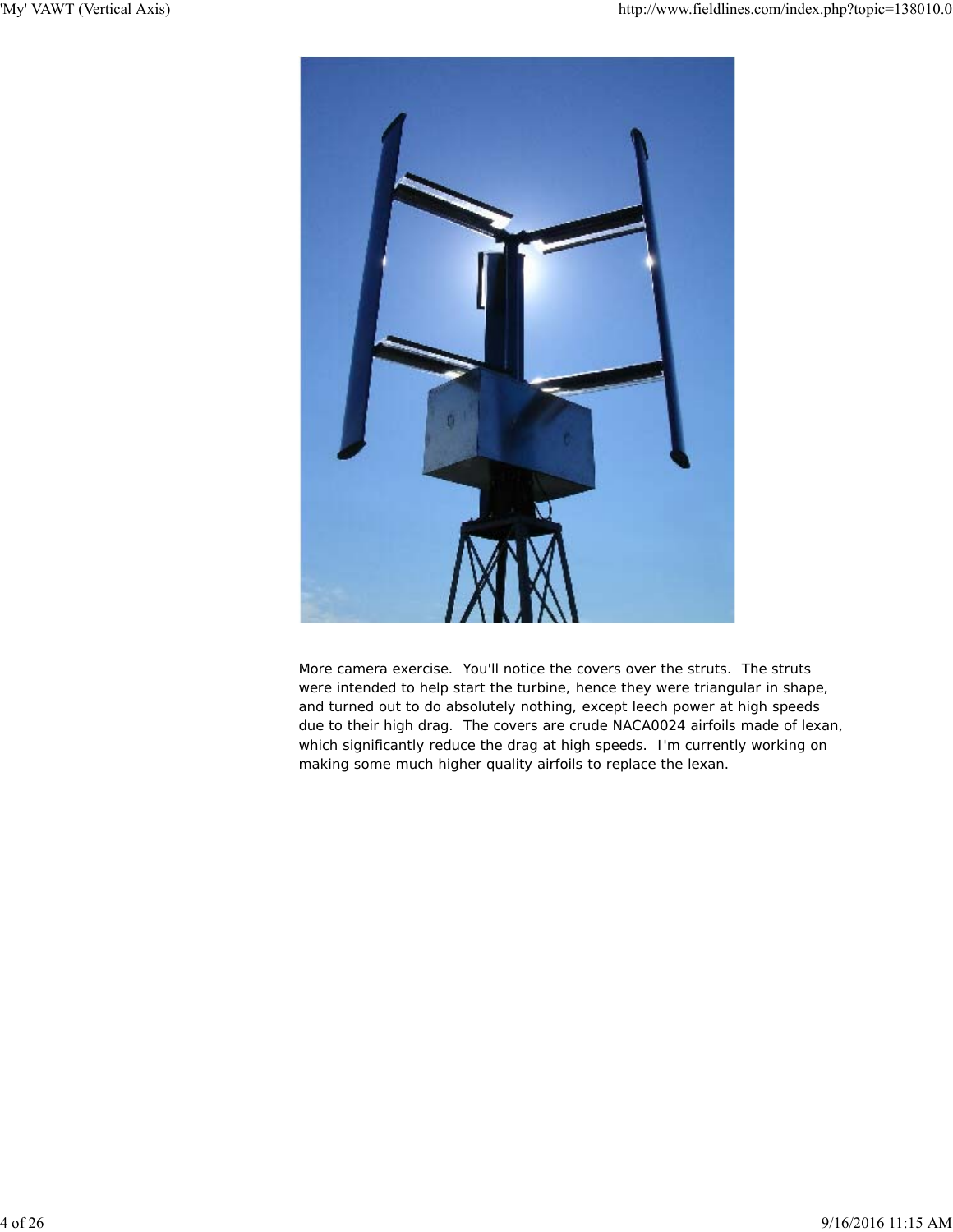

Cory & Andy are holding up the turbine here. This is a second demo model we installed on the roof of Cleanfield's rented warehouse space. Cleanfield is the company that is developing the turbines, along with some the engineering expertise from McMaster. This image also shows how the original struts look, note the triangluar profile and cup on the trailing edge.

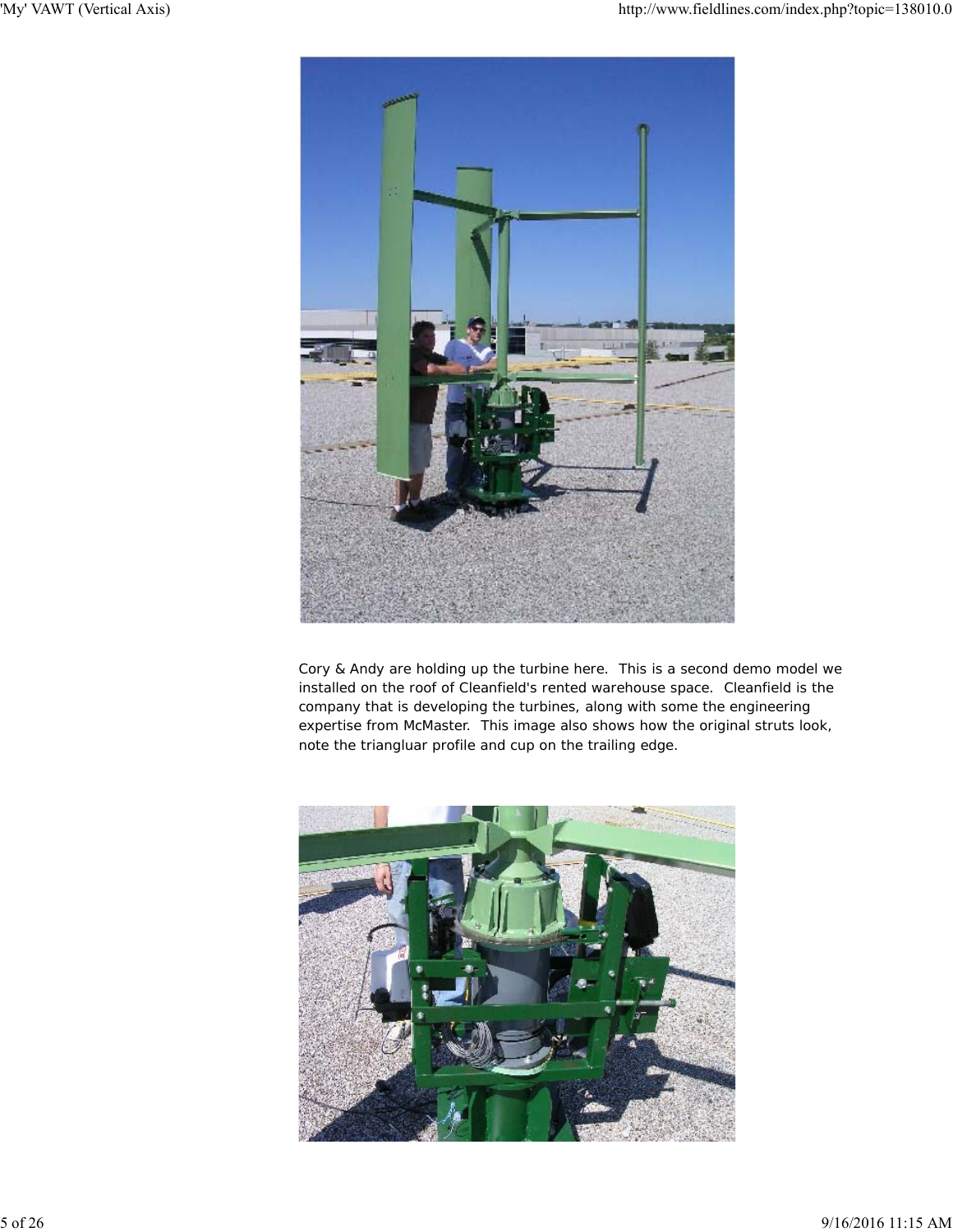Here you can see what couples the turbine shaft to the generator (3-ph alternator). You can also see the brake disc & hydraulic servo. The McMaster side of the project is from the coupler up - we deal with aerodynamic, not generators. On our turbine, the blue one, we have a floating caliper on the brake disc that rests against a load cell. This is how we measure torque & power, not via electrical output.



In this picture you can see the start-up motor & belt on the opposite side as the brake servo. Since the turbine won't start itself, we need to give it a kick to get going. A production model would use some power electronics to run the alternator as a motor until startup/lifting begins, usually around 55-60 rpm.



Just another picture of the frame. I was pretty happy when it went together. It was designed & manufactured off the roof, and assembled on the roof top where it had to match an existing hole pattern from an old air conditioning unit.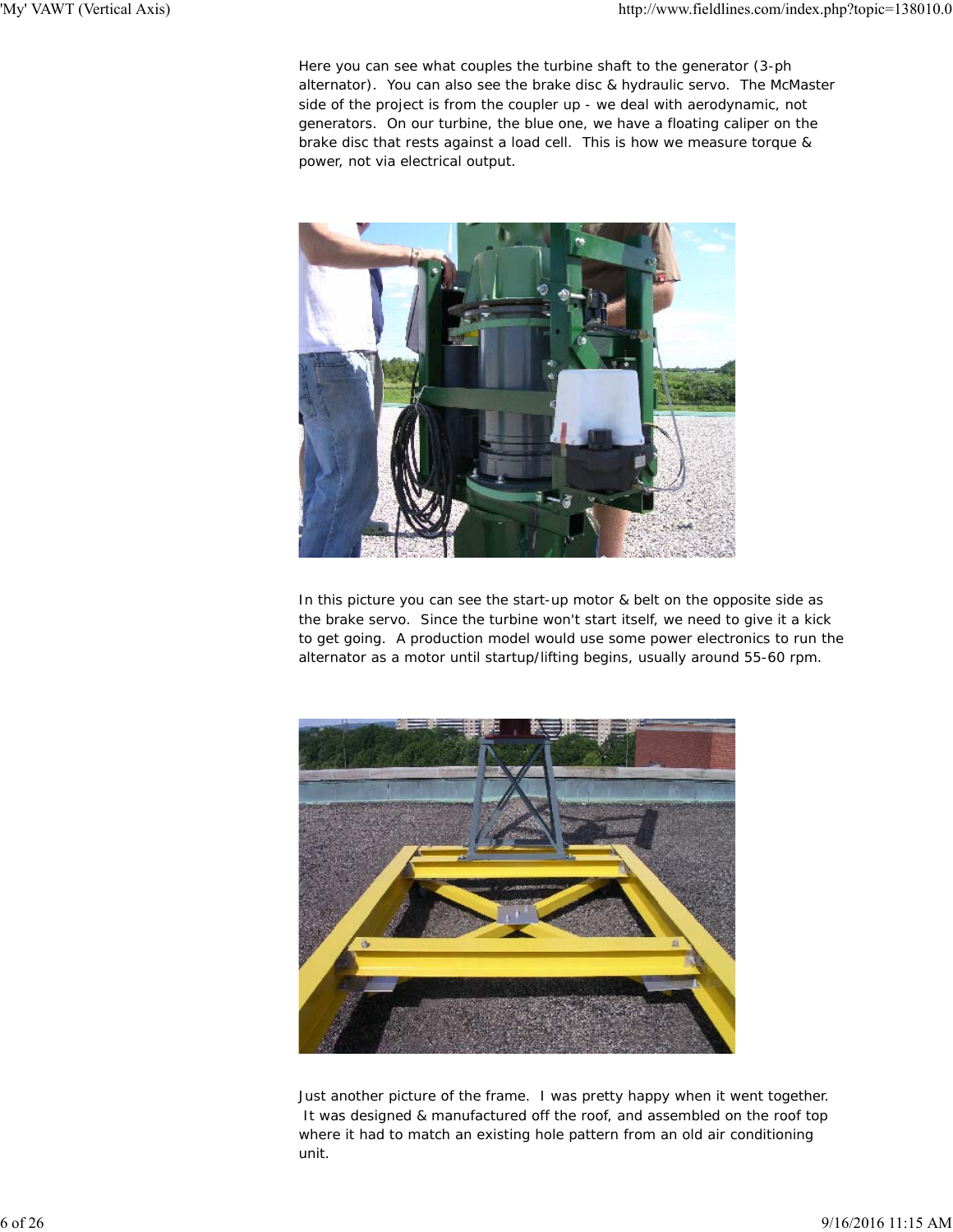

More of the sexy joints on the frame. I think my heart may have stopped a few times until the whole thing was assembled, in anticipation that there would be some catastrophic misalignment. Thankfully, only one hole was off (thats why assembly holes should always be clearance holes, 'cause things don't assemble the same in real life as they do on paper or the computer screen!). We were able to get that hole aligned due to the clearance on the assembly holes, but it did take a little convincing.

The turbine will produce about 2.5 kW in gale force winds, well, winds around 12 m/s, 43 km/h, 28 mph, and runs about 120-150 rpm under the same conditions. Blades are two fibreglass shells joined at seams along the leading and trailing edges. NACA0012's, but the trailing edge is rounded off, not sharp, which changes the airfoil characteristics a bit. Other than that, lots of steel. The top of the central vertical shaft wanders quite a bit when the turbine is running and the blades do flex, but nothing has blown up...yet.

Check out the company at: www[dot]cleanfieldenergy[dot]com

I'm working on a few HAWT's of my own, but time is limited during the year with classes & the like. I'd love to get some feedback & questions!

#### Shawn

« *Last Edit: September 18, 2006, 07:45:46 PM by (unknown)* »



**vawtman**



**Re: 'My' VAWT (Vertical Axis)** « **Reply #1 on:** September 18, 2006, 04:09:59 PM »

Has far has studs go the turbine wins sorry.Nice job

What hp motor is that?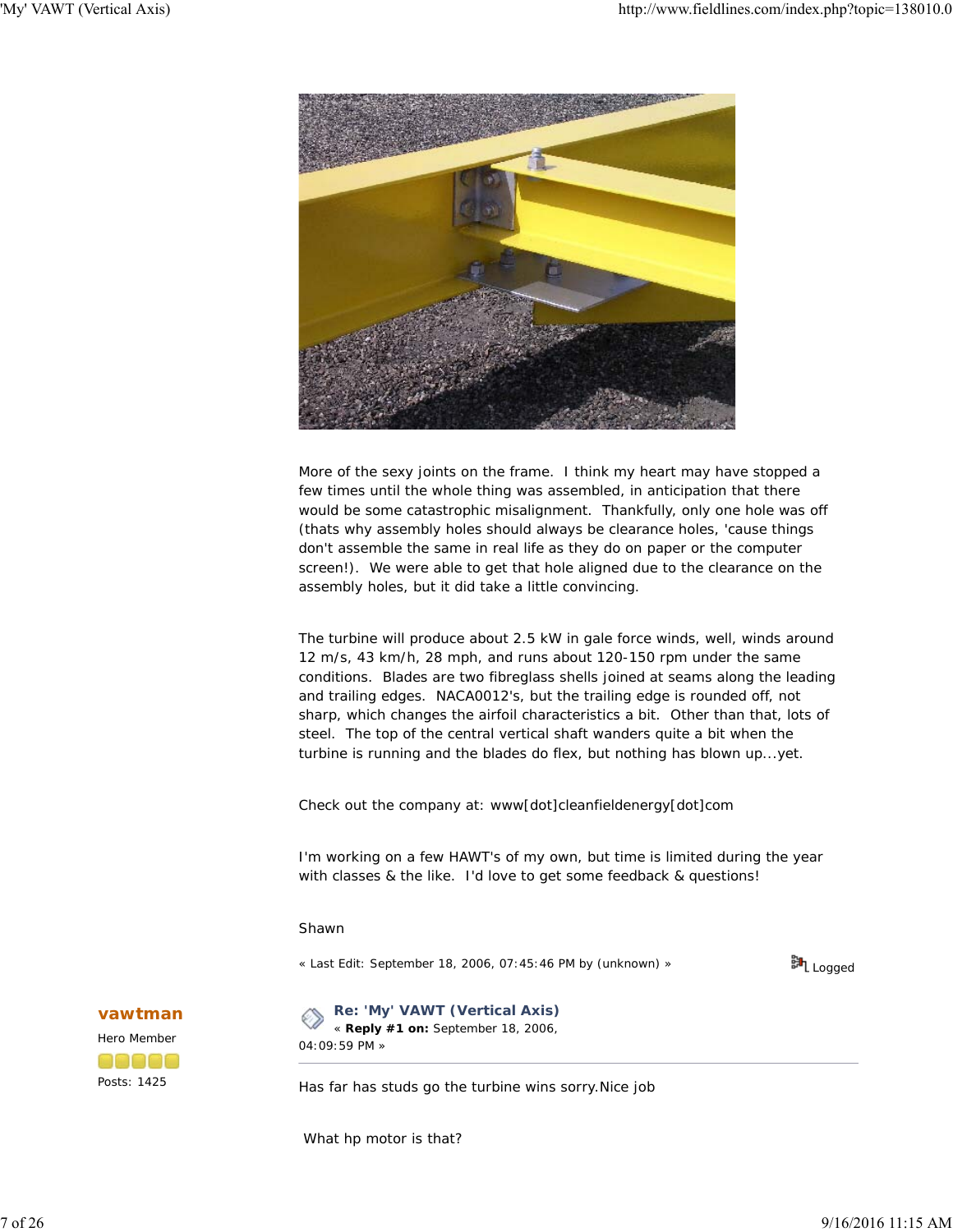Why the need for helper?

Curving the foils will help startup.

Is the need for a brake to maintain speed?

 Floating caliper on a disk brake that rests on a load cell to measure measure torque.How?

Ever think of using the axial design for the alt to grab low winds?

 Ive found that slight resistance on these lift based turbines really can hamper startup.

Whats the gear ratio?

Thanks and good job

V.....:.)

« *Last Edit: September 18, 2006, 04:09:59 PM by vawtman* »





I understand some people put a small savonius near the hub (or as a "top hat" or "base") to provide a bit of startup torque.

Just build the savonius so the ratios of its diameter to that of the darrius is roughly the ratio of their TSRs and drag shouldn't be a big issue. As a top hat (or base) the savonius will even be generating a power for you at operating speed (though maybe a third to half as effiently as the darrieus, meaning more drag and disturbed air per watt).

It only needs to be tall enough to make enough torque to overcome the bearing friction of the machine. Then the total mill will self-start.

(Or so I hear...)

« *Last Edit: September 18, 2006, 05:11:06 PM by Ungrounded Lightning Rod* »



**MechEngShawn**

Newbie Posts: 8 **Re: 'My' VAWT (Vertical Axis)** « **Reply #3 on:** September 18, 2006,

06:09:43 PM »

Hi vawtman,

The motor on the 'green' turbine is a 2 HP and operates on 220-240 VAC. However, the motor on the 'blue' machine is only 1 HP and operates on 110-120 VAC. I shouldn't really say VAC because they are DC motors, and we have a DC speed controller that is fed by the main AC power. The motor is only used for starting (since, as you know, VAWT's don't self start), in fact, the pully attached to the motor spindle has a ratchet mechanism so the turbine

# **Ungrounded Lightning Rod**

SuperHero Member

enece Posts: 2727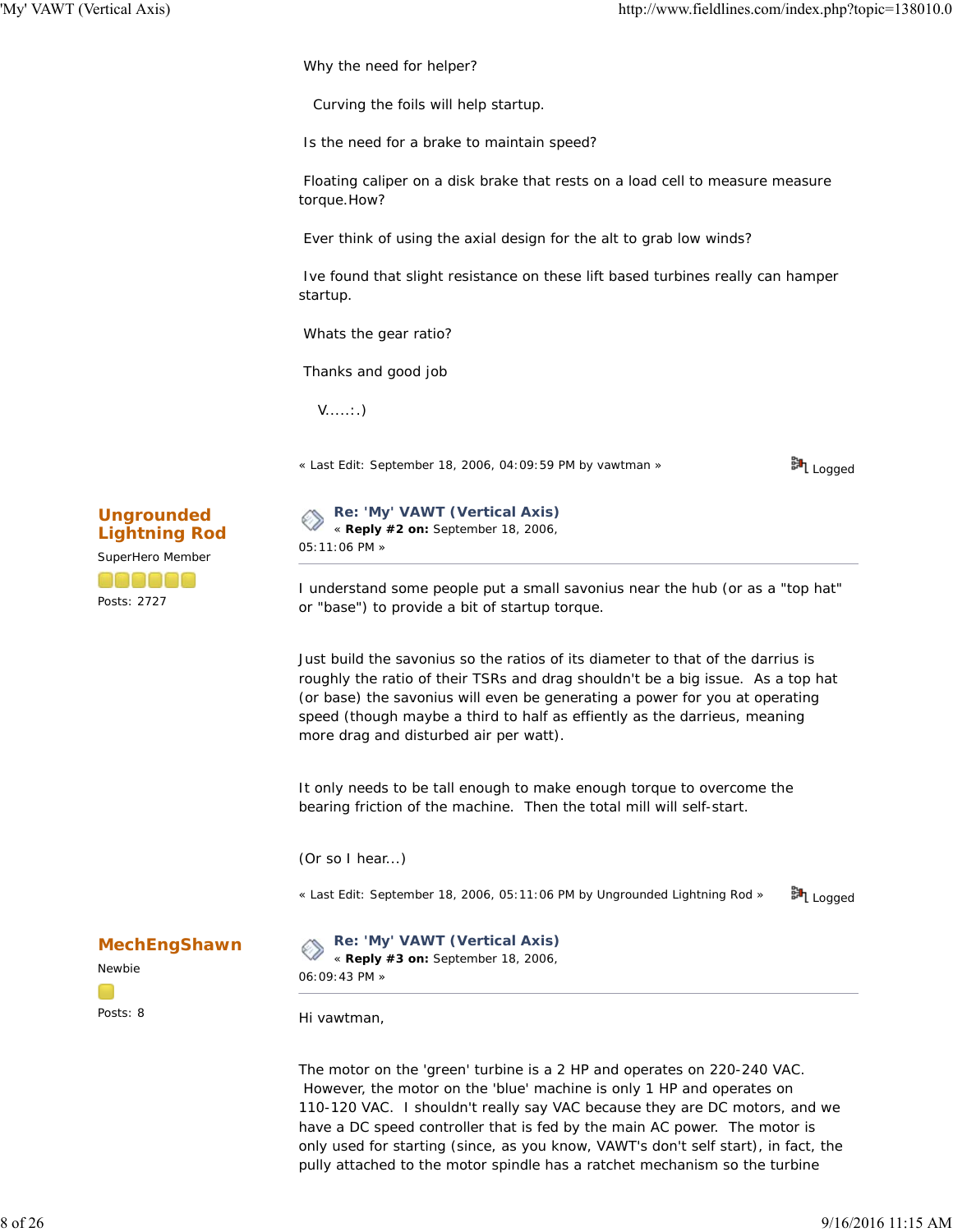won't drive the motor while in operation and hence won't leech power from the turbine. Kind of like the freewheel on a bicycle. Plus we're lazy so we don't feel like spinning it up by hand, which could potentially be hazardous to our limbs.

The brake is our only means of control for the turbine, at the moment, since we aren't drawing any electrical power out of the generator. We do have a short circuit switch for 'Emergency Stops' and a set of three baseboard heaters in case we want to try drawing some electrical power just to see how it performs. But the primary control mechanism is the brake disc. Let me see if I can describe the calliper setup better...

|  | + )C (Top View) |
|--|-----------------|
|  |                 |
|  |                 |

The '+' represents the centre of the disc, the ')' is the outer radius of the disc, 'L' is the load cell, 'C' is the calliper and '|' represents the linear bearing that the calliper slides along. Take rotation to be clockwise about '+'. Our controlling software is calibrated to maintain the turbine at a user-defined operating speed, in RPM, by pulsing the brake at a user-defined duty cycle, in %. Until the brake is applied, C is free to slide along the linear bearing. However, once activated, C clamps onto the disc, rotating clockwise, which pushes it along the bearing until it hits L, the load cell. The load cell is essentially a stop, so once it hits L, C can't travel any farther and the system starts to act like a regular brake slowing the turbine (and taking out energy...). The load cell actually isn't a rigid stop, it deforms a bit under the force of C, an internal strain guage deforms changing its electrical resistance and we can measure that as a change in voltage drop (or rise) across the load cell. That electrical signal can then be converted into a force. Since we can measure the distance the load cell and calliper are from the centre of the circle, we can determine the torque (Dist\*Force) generated by the turbine on the brake(or brake on the turbine). Multiply torque by the operating speed (and a few conversion constants) and we get the power being produced/taken out of the turbine.

As for using an axial-type alternator, it was probably never considered. Cleanfield, the company who hopes to produce these turbines, is a spin-off from a generator company, they do generators, motors, etc. Not aerodynamics. Thats where McMaster Univeristy and I come in. Our responsibility is from the generator coupler and up (that will likely include redesign of the coupler too...nightmare in itself). If I'm not mistaken, any generator, axial, radial or something in between, could be configured to perform well under low RPM conditions. The key factor is getting the frequency of magnetic pole alternations higher. This could be accomplished simply by using twice as many magnets with half the width as the original magnets and operating at the same speed ->

 $|N | S | N | S |$  original freq = k Hz

 $|N|S|N|S|N|S|$  new freq = 2k Hz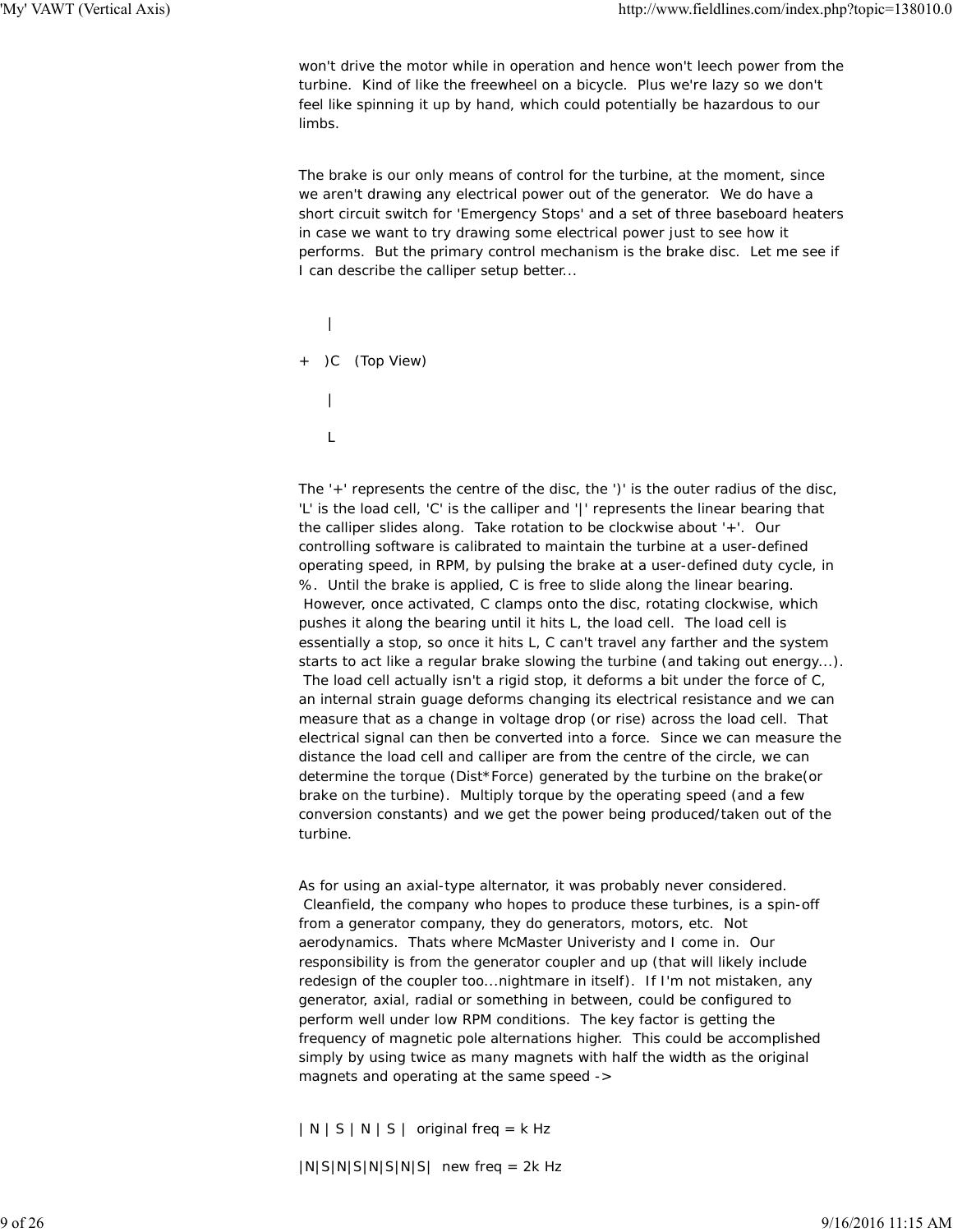So either spin it faster or change the physical layout/spacing of the poles, whether permanent magnets or otherwise. Of course there are other options/considerations, but you get my point.

The other thing about low winds, which you are probably aware of, is that VAWT's don't like them. Depending on the design, they need a minimum wind speed just to sustain operation, forget about producing power. I'm not sure how far you've gone into their operation, I'm guessing by the name however you may have, but these turbines work in an entirely different aerodynamic manner than HAWT's. There needs to be a sufficient wind to get the velocity triangles oriented correctly so that the blades actually lift in the right direction and with enough force to drive the turbine. Even then, the blades are only lifting during parts of their cycle, and are either stalled or dragging the rest of the time. Most of the force is acually generated radially and does no useful work, but does cyclically load the blades and struts (compression, tension, compression,...) and fatigues the materials.

You're totally right on the resistance, or drag, issue though. Especially bad at high speeds, 'cause its proportional to the speed squared (or was it cubed?). Thats why we put the airfoils on the struts, try and reduce their drag.

Gear ratio: 1:1, bolted straight to the generator!

What did you mean by 'curving the foils to help startup?' Airfoils on the struts or the blades themselves?

Shawn

« *Last Edit: September 18, 2006, 06:09:43 PM by MechEngShawn* »



**MechEngShawn**

Newbie Posts: 8

**Re: 'My' VAWT (Vertical Axis)** « **Reply #4 on:** September 18, 2006, 06:44:10 PM »

I was wondering if this issue might be brought up.

A savonius, or any other drag-type turbine can only spin as fast as the wind, ie TSR = 1. This is actually never achieved since one cup (for 2-cup savonius, generalize for  $3-$ ,  $4-$ ,...) is being pushed by the wind on one side, while the other cup is being pushed against the wind. That drag slows the tubine down to something less than the wind speed, TSR < 1.

So make the savonius half the diameter of the main turbine, then its blades will spin at approx 2x the wind speed. Maybe. How much power will it take to overcome the drag of the savonius itself plus the drag of our main turbine (bearings, aerodynamic,...)? So how tall does the savonius need to be? We can't really put it inside the main turbine because it will choke out much needed air flow through the turbine and may not even be high enough. Put it on top and as the central shaft traces a circular path due to forces on the blades of the main turbine (the central shaft tends to wander during operation), the savonius starts a rockin' in a major way. It still could be done however. Perhaps some sort of clutching mechanism would be needed so that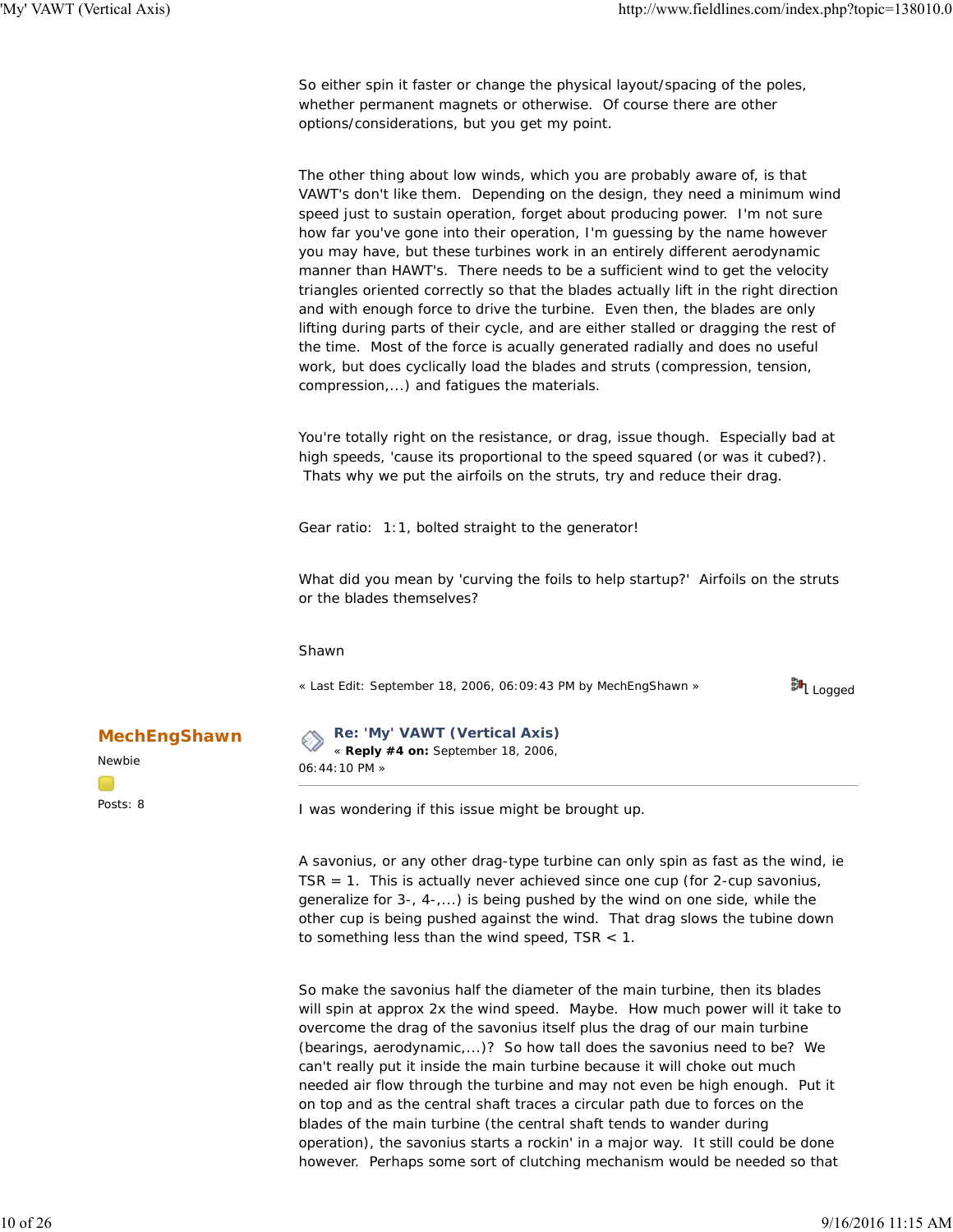the savonius could drive the main turbine, but the turbine wouldn't drive the savonius. And cables to keep the shaft from wandering.

Another option might be to redesign the struts using spring-loaded airfoils that are open at low wind speeds and close once the turbine begins to lift on its own, essentially operating as drag turbine at low speeds and lift at higher speeds. Thats what I'd like to see, but then there are some issues with mechanical complexity, weather proofing the components, and like any mechanical devices would be succeptible to failure, especially under the cyclic operating conditions of a VAWT.

Large scale commercial HAWT's (and VAWT's) are very much computer controlled, direction, speed, pitch, pretty much everything. Why can't it be done for a small VAWT? Start 'er up when its windy and start harvesting power. That depends how much power the monitoring and control equipment consume, as well as the cost of the monitoring equipment, the turbine itself, plus installation and accessories. At what point does the turbine (any turbine for that matter) stop costing money and start saving it? Maybe never.

Before I get comments on cost not being the deciding factor, I do realize that personal accomplishment, interest, fun, etc., all play a role. The cost is only referring to making this venture economically feasible as a prouction version. I build things for fun just because I can and enjoy it, one reason I like reading the posts from like-minded individuals on this site.

#### Shawn

« *Last Edit: September 18, 2006, 06:44:10 PM by MechEngShawn* »



### **Re: 'My' VAWT (Vertical Axis)** « **Reply #5 on:** September 18, 2006, 07:07:53 PM »

You mentioned the turbine has 3 meter tall blades. What is the diameter, and what TSR is it designed for?

**Blades are two fibreglass shells joined at seams along the leading and trailing edges. NACA0012's, but the trailing edge is rounded off, not sharp, which changes the airfoil characteristics a bit. \***

**It doesn't change airfoil characteristics 'a bit'. It changes airfoil characteristics A LOT. Ideally, you want the trailing edge ot be a 20 degree angle, and you want it razor sharp.**

**\*The motor is only used for starting (since, as you know, VAWT's don't self start),**

No, I didn't know. Since when do VAWT's NOT self-start? VAWT's have been used for centuries, and up until now, they have self-started. A Savonious VAWT is known for self starting in virtually no wind. A Darrius VAWT has more trouble self-starting, but you can still get a Darrius to self-start. Ed Lenz of www.windstuffnow.com has had great success with self-starting Darriuses.

## **Countryboy**

Sr. Member Posts: 269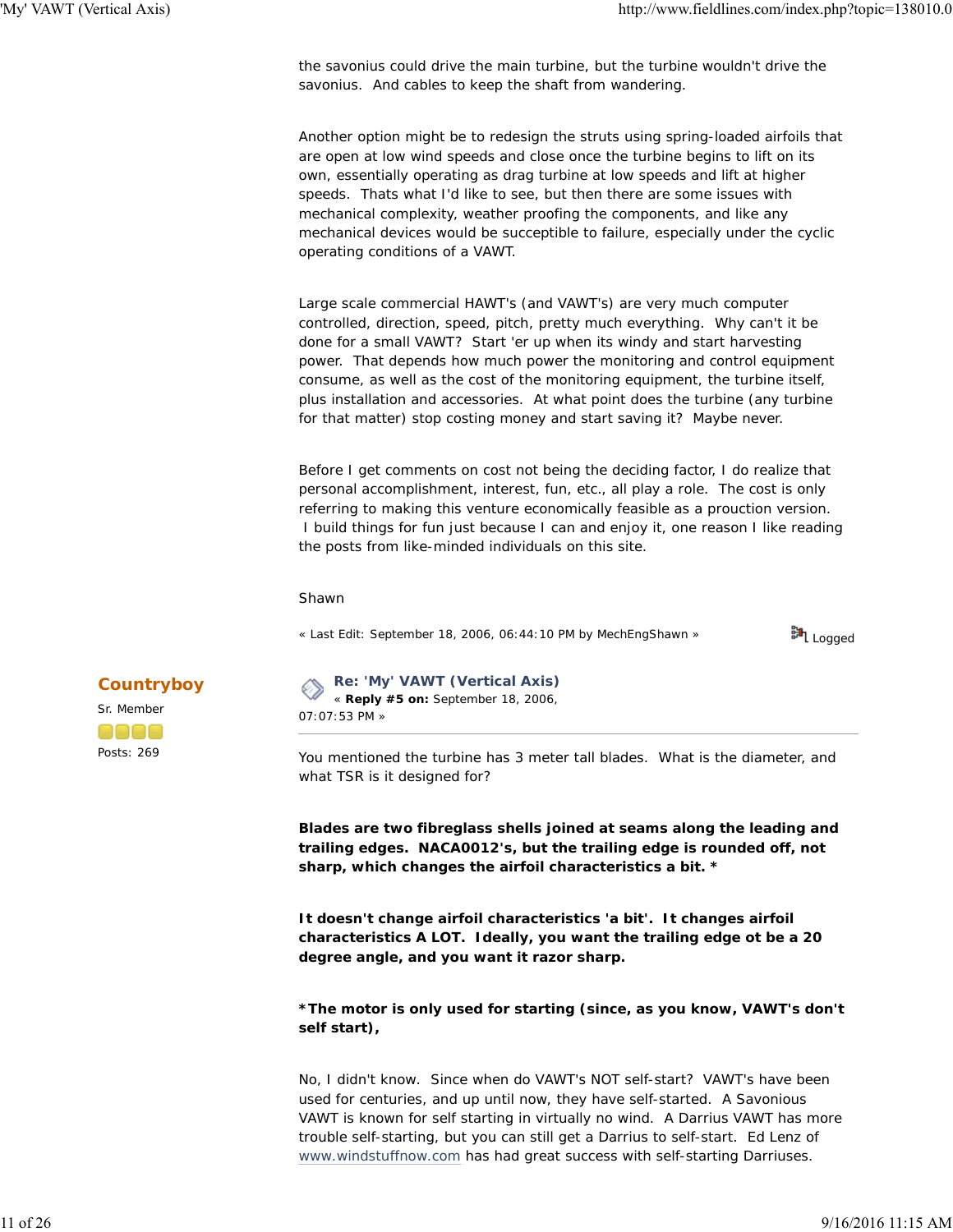**I'm not sure how far you've gone into their operation,**

### **Even then, the blades are only lifting during parts of their cycle, and are either stalled or dragging the rest of the time.**

I'm not sure how far you have gone into their operation either.

A lift-type VAWT generates lift the full 360 degree rotation, as long as you have a TSR > 1. It generates more lift for the 180 degrees the blade is coming into the wind, and less lift when the blade is moving the same direction as the wind - but it still produces lift the entire 360 degrees, because the blades are moving faster than the wind is moving.

A drag type VAWT has a TSR <1, and the blades capture energy for 180 degrees, and the blades fight the wind the other 180 degrees.

### **Thats why we put the airfoils on the struts, try and reduce their drag.**

You put airfoils on the struts to generate LIFT - not to reduce drag.

Wait a minute. Is this VAWT a Savonious or a Darrius? Your pictures show a Darrius, but your posts suggest this is a Savonious.

Does this turbine work by generating lift from the wind, or does it work off drag, by catching the wind?

« *Last Edit: September 18, 2006, 07:07:53 PM by Countryboy* »



**Re: 'My' VAWT (Vertical Axis)** « **Reply #6 on:** September 18, 2006,

07:49:25 PM »

Allow me to clarify, out turbine is a Darrieus, as in the pictures.

I do realize that a non-sharp trailing edge changes the lift-drag curves sufficently, and if you want to get down to the fluid flow around the profile, that will be different also. However, they still act similarly and under the same principles as other airfoils. Even a flat piece of carboard acts like an airfoil if you hold it at an angle to oncoming wind. It generates lift perpendicular to the airflow and drag parallel to it. The intent was only to comment that they perform differently than an exact NACA0012.

The non-starting comment may have been misleading, so I should have said Darrieus turbines have trouble self starting, not VAWT's in general. The 'you' in my reply was for vawtman, since I assumed by the name he had an interest in them and had probably spent some time reading up on them. I actually like Ed's vawt's, although I believe the particular models I've seen belong to a category called cyclo-turbines where the blade pitch is mechanically varied throughout the rotation, whereas a Darrieus uses fixed blade pitch? Correct me if I'm off on this one.

### **MechEngShawn**

Newbie Posts: 8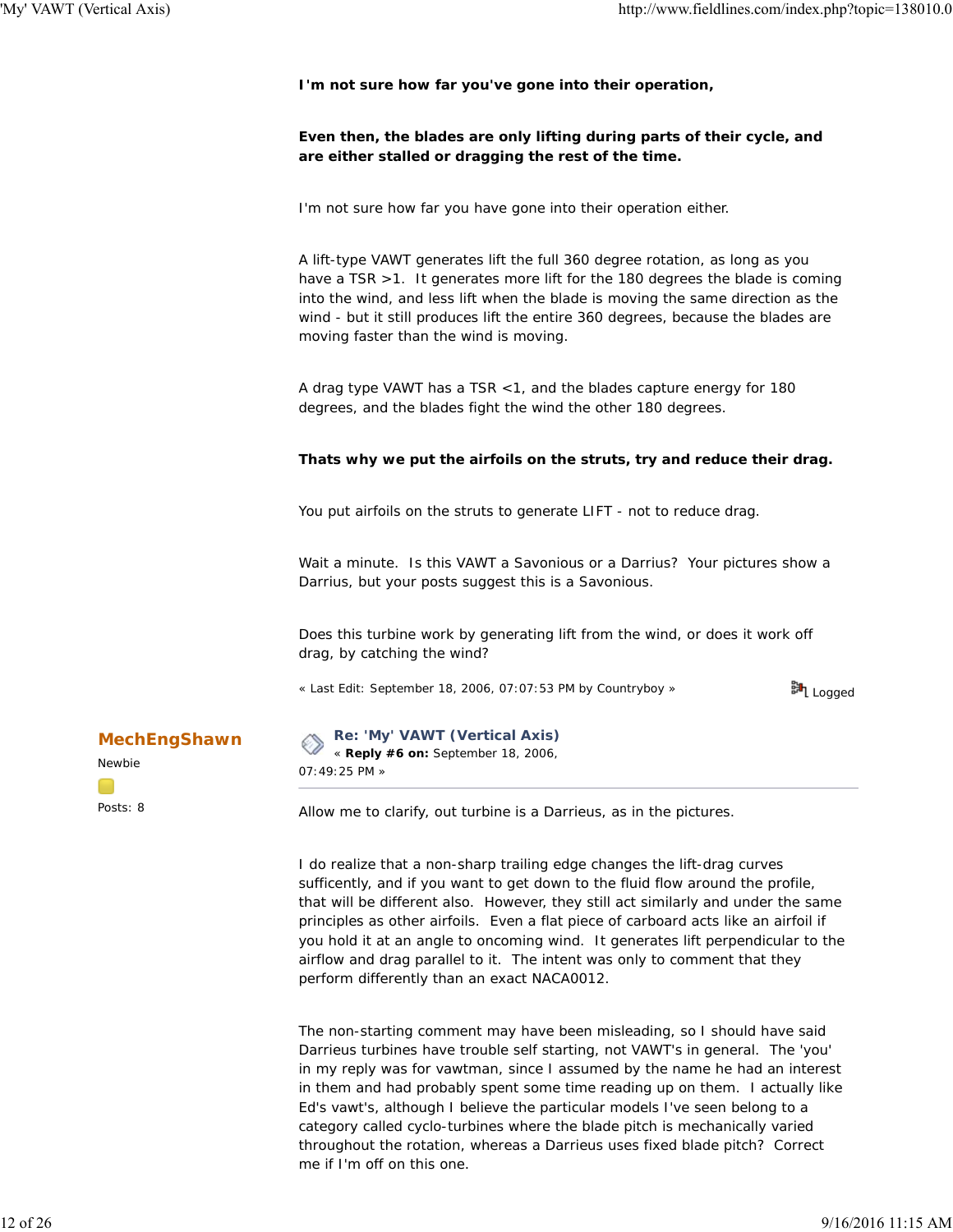I strongly suggest you look more into the 'generates lift the full 360 rotation' principle. Depending on the operating speed and wind speed, the blades will actually be in stall for differing segments of the rotation, and hence not produce any lift, or at least a minimal amount compared to the drag. This occurs when the angle of attack, for a static blade, is about 16-18 deg. The dynamic stall characteristics are significantly different though, and since the angle of attack for a Darrieus airfoil is constantly changing, dynamic stall is much more important but we can't really define a narrow range where this occurs, yet.

Please look more carefully at our struts. Blades connected to the struts connected to the central vertical shaft, so we're not confused what I'm calling the struts. We put airfoils, approx NACA0024's, on the struts to reduce their drag at high speeds, not to produce lift. In their original form, they cut up the air pretty well at high speeds and drained a fair bit of useful energy from the turbine.

Hope that clarifies.

« *Last Edit: September 18, 2006, 07:49:25 PM by MechEngShawn* »



# **elvin1949**

Hero Member anaaa Posts: 645

**Re: 'My' VAWT (Vertical Axis)** « **Reply #7 on:** September 18, 2006, 08:39:44 PM »

**Shawn** 

Read this,and LOOK at the video.

#### http://www.fieldlines.com/story/2005/8/31/234656/297

later

elvin

« *Last Edit: September 18, 2006, 08:39:44 PM by elvin1949* »



# **windstuffnow**



**Re: 'My' VAWT (Vertical Axis)** « **Reply #8 on:** September 18, 2006,

08:40:17 PM »

 Very nice work Shawn ! Is it going to be put to work? or is this simply a project for your engineering.

 I've always had a soft spot for the darrieus even with their drawbacks. I had built a couple of them before I realized they simply don't like to start. I wrapped a rope around the shaft and started it like a briggs, damn thing scared the heck out of me when it took off. I guess that's my biggest problem with them is the speed they run and the stressing of parts.

 The cycloturbine version I built worked very well and was self starting but the mechanism needed to have a feathering device added once it was up and running. It wouldn't reach the speed of the fixed blade. Also, didn't make quite as much power.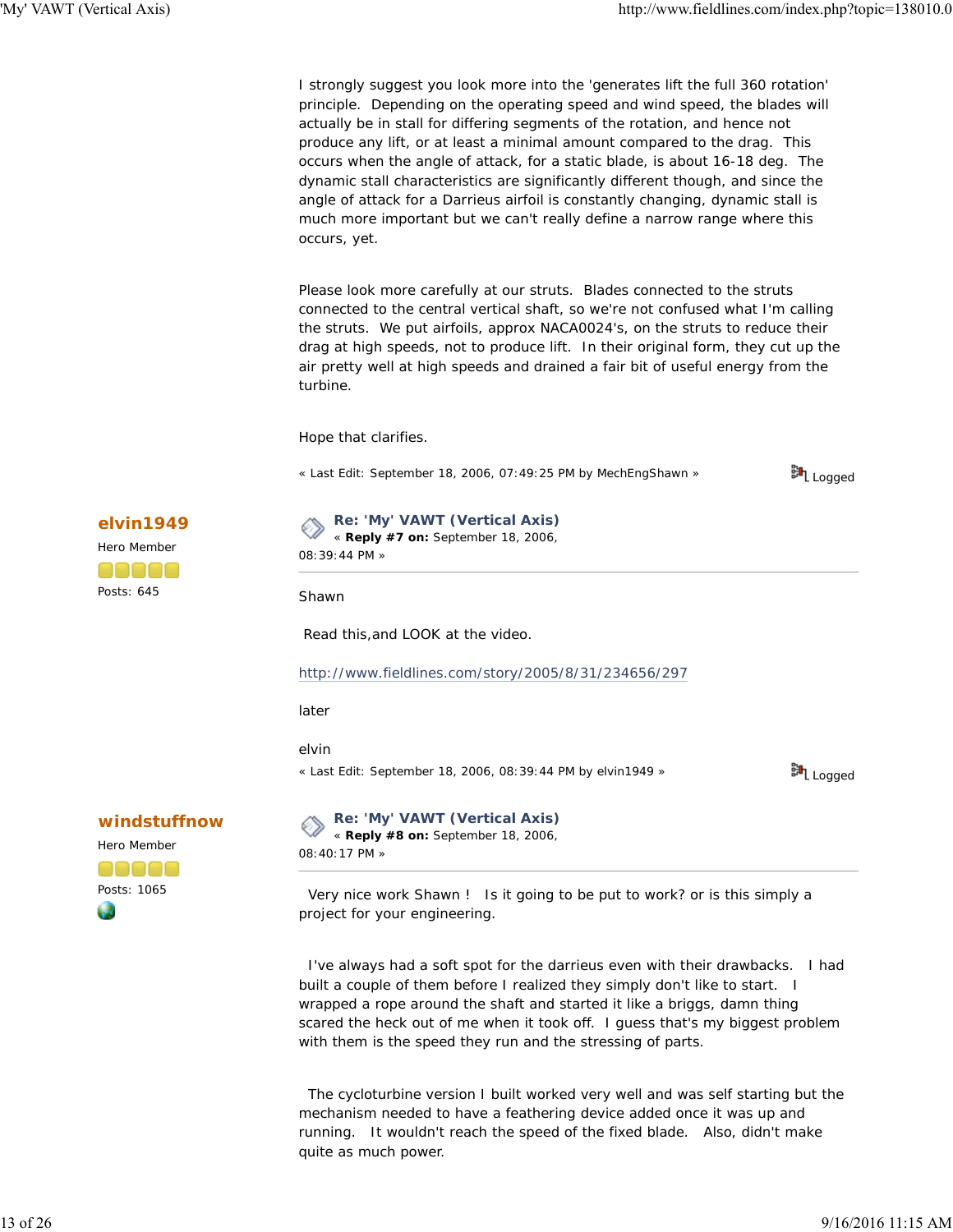I guess I became fixated on the VAWT's, passion or obsession which ever you wish. I simply like the way they look. I really liked the slow moving VAWT's the best overall although they have their own set of problems. Quite fun to say the least. It's probably not really the machine it's the challenge.

Great work again Shawn ! Definately made one beautiful machine !

« *Last Edit: September 18, 2006, 08:40:17 PM by windstuffnow* »

料 Logged

Windstuff Ed www.windstuffnow.com

.

**Re: 'My' VAWT (Vertical Axis)** « **Reply #9 on:** September 18, 2006, 09:22:45 PM »

*So make the savonius half the diameter of the main turbine, then its blades will spin at approx 2x the wind speed. Maybe.*

A savonius (say, the Sandia design rather than the classic offset split-cylinder) runs at a tsr of about .8 Darrieus runs at a TSR of, what, maybe 6?

So make your Savonius about 1/7.5 or 1/8 the diameter of your darrieus and you won't need a clutch. (Or adjust that number if your Darrieus runs at some other TSR.) It will still be driving when the darrieus is up to speed. No clutch required: It won't be producing a net drag until its TSR is near 1. So even if the darrieus pushes it beyond its optimal power-collection speed it will never act as a brake.

As a drag-type turbine, the savonius provides MORE torque at lower TSR, so when the rotor is stopped it will be providing max start torque.

*How much power will it take to overcome the drag of the savonius itself plus the drag of our main turbine (bearings, aerodynamic,...)? So how tall does the savonius need to be?*

I think that will depend almost entirely on your bearing friction and genny's cogging, and from drag asymmetries if you have an odd number of blades. As I recall an N-blade Darrieus starts having some forward drive as soon as it's moving enough to go through 1/Nth of a rotation. (That's why 3-bladers will self-start if the friction is low enough: The asymmetric drag due to two blades on one side of the mast gets 'em moving enough to start getting drive, if I have this right.) So if the Savonius gets it going at all it should spin it up to speed.

A darrieus has pretty low drag even with one extra blade on the downwind side being driven backward, due to the thinness of the blades and their orientation at right angles to the radius. So it shouldn't take much of a Savonius to do the startup. I'd try making one that ought to break cogging and bearing friction in 80% of the cutin windspeed if it were the only thing on

**Ungrounded Lightning Rod** SuperHero Member Posts: 2727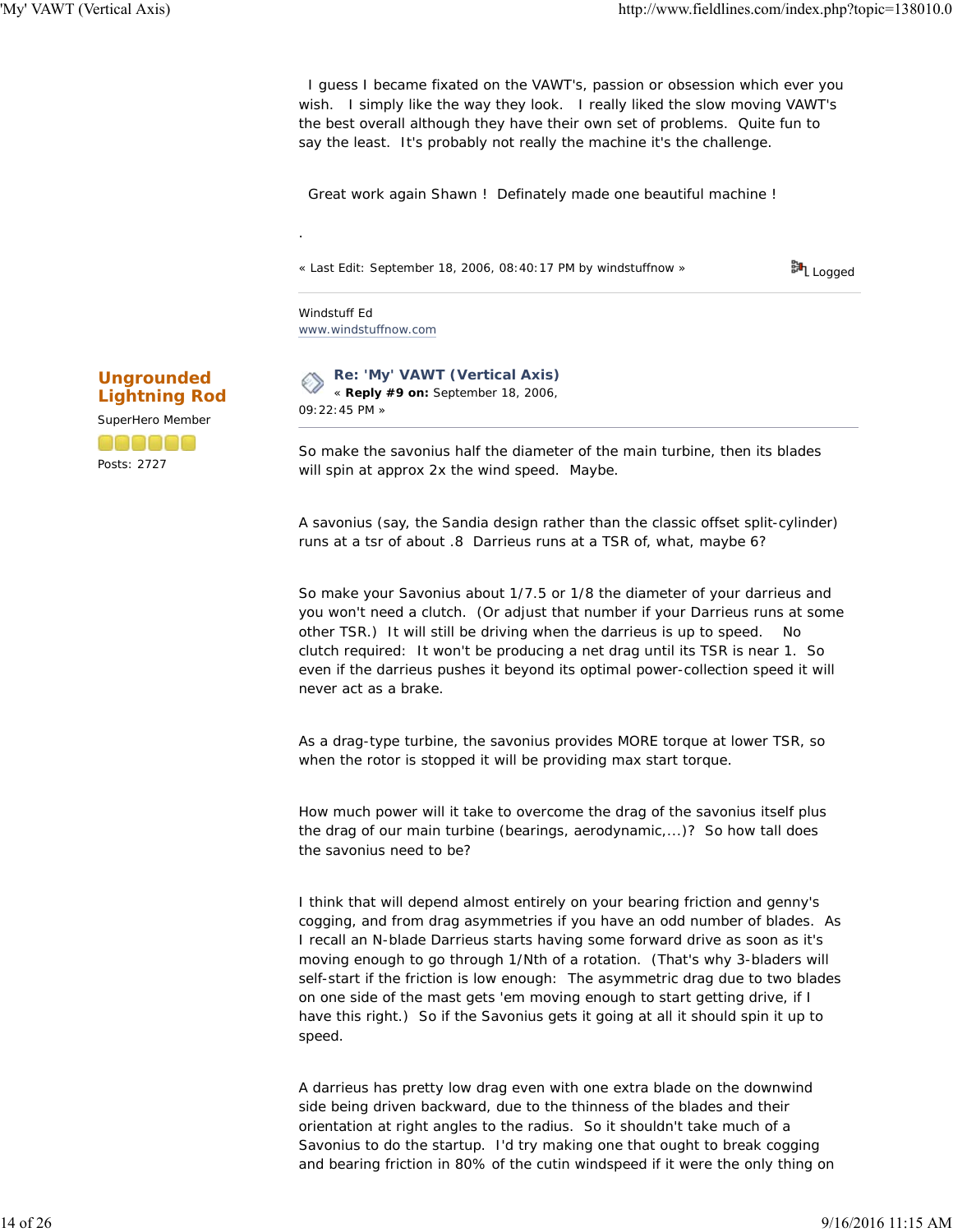the shaft and give that a try. If it doesn't do the job at cutin windspeed, make it taller until it does. B-)

*We can't really put it inside the main turbine because it will choke out much needed air flow through the turbine and may not even be high enough.*

For sure. It would also increase the flexing stresses on the blades by magnifying the windshadow of the central shaft.

But if it needs to be even a fifth the height of the darrieus I'd be shocked, and wonder what you're doing for bearings and what happened to the design of the genny.

(By the way: I'd modify that housing in the bottom-middle of the rotors, especially the blue one - bringing in the corners and replacing the rectangular casing with a cylindrical one, as narrow as possible.)

*Put it on top and as the central shaft traces a circular path due to forces on the blades of the main turbine (the central shaft tends to wander during operation), the savonius starts a rockin' in a major way.*

"rockin'" won't bother a savonius. It will get a litte more power when moving toward the wind, a little less when moving away. Side-to-side will do nearly zilch - averaging to a slight boost across the various orientations. It's not like a lift-type, where angle-of-attack errors cause stalling, so you can "shake the wind out of" the rotor.

*Another option might be to redesign the struts using spring-loaded airfoils that are open at low wind speeds and close once the turbine begins to lift on its own, essentially operating as drag turbine at low speeds and lift at higher speeds.*

I wouldn't attempt that. Moving parts and joints are a disaster. (It's bad enough that we have to have the rotor in the first place, and that the blades flex.) Same argument applies to the clutch: Design with the right diameter ratio so you don't need it, making the rotor one solid structure that does its job just by being the right shape.

*Large scale commercial HAWT's (and VAWT's) are very much computer controlled, direction, speed, pitch, pretty much everything. Why can't it be done for a small VAWT?*

It can be done. But it's a far larger percentage boost in the cost. With a large turbine you have a lot more machinery to build and a lot more power being collected, so the cost of the control is a smaller fraction of the resources. Also, a large one may NEED serious process control to work properly and safely. And a small percentage improvement in efficiency can pay for a LOT of control hardware and programming on a big machine, while on a small machine it's a drop in the bucket. (Just like with fossil fuel plants vs. automobile engines...)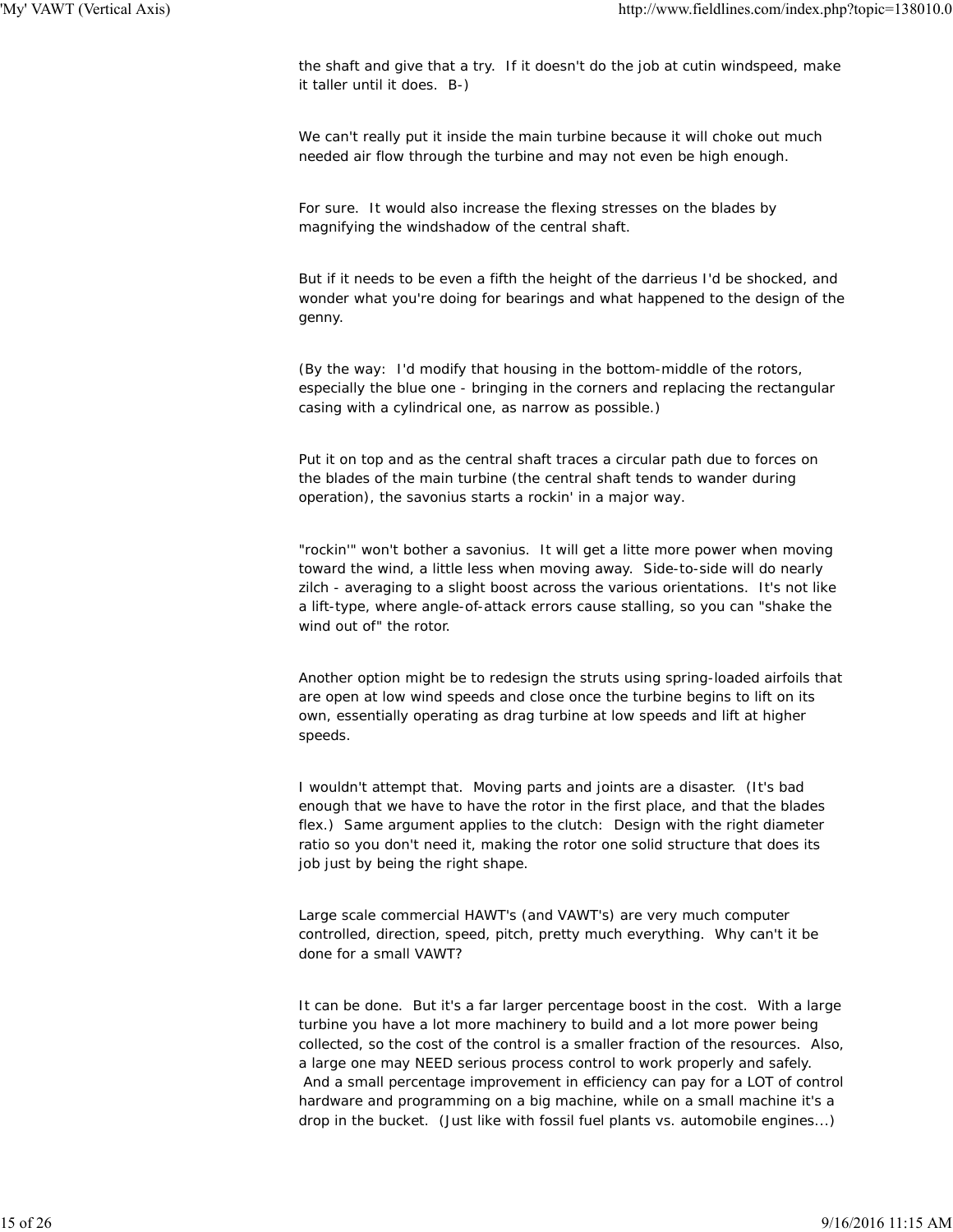Now perhaps your mill will need the computer and motor control to furl properly, or otherwise to control and/or monitor it. If so, it might not be that much extra expense and effort to make it also funciton as an electric starter. In that case it there's little to be gained by making the rotor self-starting and it makes more sense to use the whole cross-section for the darrieus and K.I.S.S.

Also: Computers are dirt cheap these days, and servo control is getting there, too. Perhaps the cost will not be an issue.

And I'm sure there are other factors I'm not taking into account.

Anyhoo, it's your design and your call. Good luck.

« *Last Edit: September 18, 2006, 09:22:45 PM by Ungrounded Lightning Rod* » 料 Logged

# **Ungrounded Lightning Rod**

SuperHero Member

Posts: 2727

# **Re: 'My' VAWT (Vertical Axis)**

« **Reply #10 on:** September 18, 2006, 09:41:37 PM »

*You put airfoils on the struts to generate LIFT - not to reduce drag.*

Naw. On the struts (the horizontal supports) the airfoils are just to reduce drag. It's on the blades (the vertical ones on the H-rotor-like darrieus) that the airfoils are providing lift.

« *Last Edit: September 18, 2006, 09:41:37 PM by Ungrounded Lightning Rod* » 料 Logged

# **Stonebrain**

Sr. Member aaaa Posts: 342

**Re: 'My' VAWT (Vertical Axis)** E « **Reply #11 on:** September 19, 2006, 04:24:45 AM »

Hi,shawn,

Most of what I would say/ask has been mentioned allready.

Just one thing.

I think the bearings at the base of your model have to support great stress

because the length of the shaft.

Wouldn't it be more effectif

- to have a bearing right underneath the rotor,at the top of a pyramidshape tower.

this would also allow to bring the alternator down underneath the path of the

airstream through the rotor.

- to approach the two struts in the center to reduce the length of the shaft.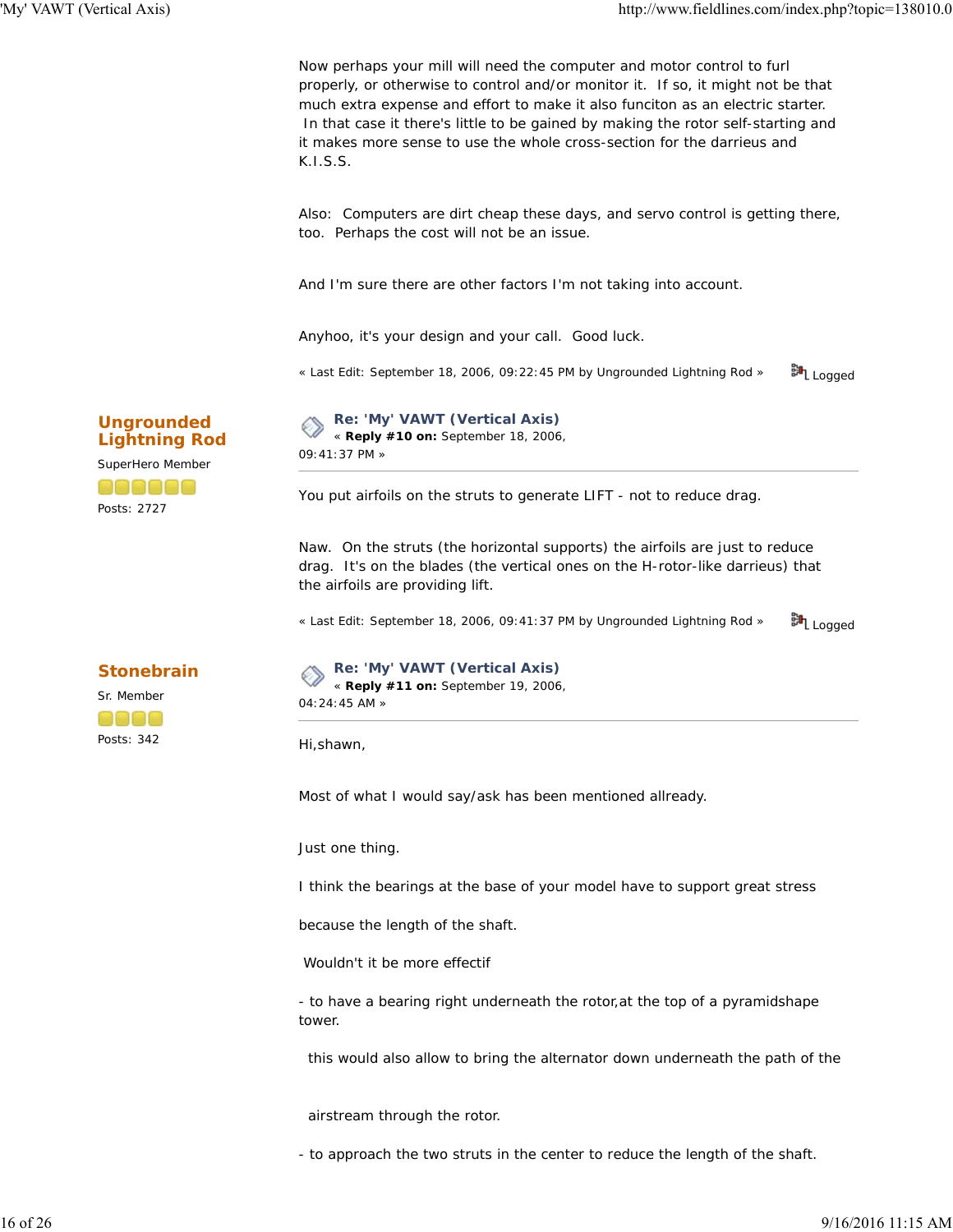|                               | Just a thought.                                                                                                                                                                                                                                                                                                                                                                                                                                                                                                                                                                                                                                     |                      |  |
|-------------------------------|-----------------------------------------------------------------------------------------------------------------------------------------------------------------------------------------------------------------------------------------------------------------------------------------------------------------------------------------------------------------------------------------------------------------------------------------------------------------------------------------------------------------------------------------------------------------------------------------------------------------------------------------------------|----------------------|--|
|                               | Great work.                                                                                                                                                                                                                                                                                                                                                                                                                                                                                                                                                                                                                                         |                      |  |
|                               | cheers,                                                                                                                                                                                                                                                                                                                                                                                                                                                                                                                                                                                                                                             |                      |  |
|                               | stonebrain                                                                                                                                                                                                                                                                                                                                                                                                                                                                                                                                                                                                                                          |                      |  |
|                               | « Last Edit: September 19, 2006, 04:24:45 AM by Stonebrain »                                                                                                                                                                                                                                                                                                                                                                                                                                                                                                                                                                                        | 异L <sub>Logged</sub> |  |
| <b>MechEngShawn</b><br>Newbie | Re: 'My' VAWT (Vertical Axis)<br>« Reply #12 on: September 19, 2006,<br>05:42:05 AM »                                                                                                                                                                                                                                                                                                                                                                                                                                                                                                                                                               |                      |  |
| Posts: 8                      | Hi Ed,                                                                                                                                                                                                                                                                                                                                                                                                                                                                                                                                                                                                                                              |                      |  |
|                               | I'd like to start off by saying that I've visited your site several times and I'm<br>always impressed with your work. How do the deep groove bearings offered in<br>your kits perform in comparison to tapered rollers? I know companies like<br>Southwest Wind use them in their AirX 400 and Whisper models.                                                                                                                                                                                                                                                                                                                                      |                      |  |
|                               | There are 30 more of these being built for Cleanfield to go up at different<br>locations in and around Hamilton. I should clarify that we didn't actually build<br>the turbine. It pretty much got dropped of for us and they said 'Tell us how it<br>performs, characterize it, and make it work better.' We have added some<br>parts of our own, but the bulk of it was actually manufactured in Romania, but<br>we have no idea by who. On a production model, all the instrumentation and<br>accessories near the base would be gone, leaving only the generator. That will<br>allow better air flow through the bottom quarter of the turbine. |                      |  |
|                               | Shawn                                                                                                                                                                                                                                                                                                                                                                                                                                                                                                                                                                                                                                               |                      |  |
|                               | « Last Edit: September 19, 2006, 05:42:05 AM by MechEngShawn »                                                                                                                                                                                                                                                                                                                                                                                                                                                                                                                                                                                      | 异L Logged            |  |
| <b>MechEngShawn</b><br>Newbie | Re: 'My' VAWT (Vertical Axis)<br>« Reply #13 on: September 19, 2006,<br>05:54:12 AM »                                                                                                                                                                                                                                                                                                                                                                                                                                                                                                                                                               |                      |  |
| Posts: 8                      | Hi again Lightning Rod,                                                                                                                                                                                                                                                                                                                                                                                                                                                                                                                                                                                                                             |                      |  |
|                               | We're definitely considering a savonius style rotor on top. Who knows, the<br>extra mass on top may even prevent the shaft from swaying as much as it<br>does now. Interesting you mention cogging. The generator is actually very,<br>very smooth, but there is a moderate amount of bearing friction to overcome.                                                                                                                                                                                                                                                                                                                                 |                      |  |

A production model would likely need some sort of computer control anyway too keep the turbine on the stable side of its power curve. Once it jumps over

As for the big rectangular box at the bottom, its only there to house some electrical instrumentation that isn't waterproof. When the panels aren't on, it doesn't cut out too much wind, but a production version would only have the

generator at the bottom, no external motor, no brake disc & servo.

to the unstable side, overspeeding becomes an issue.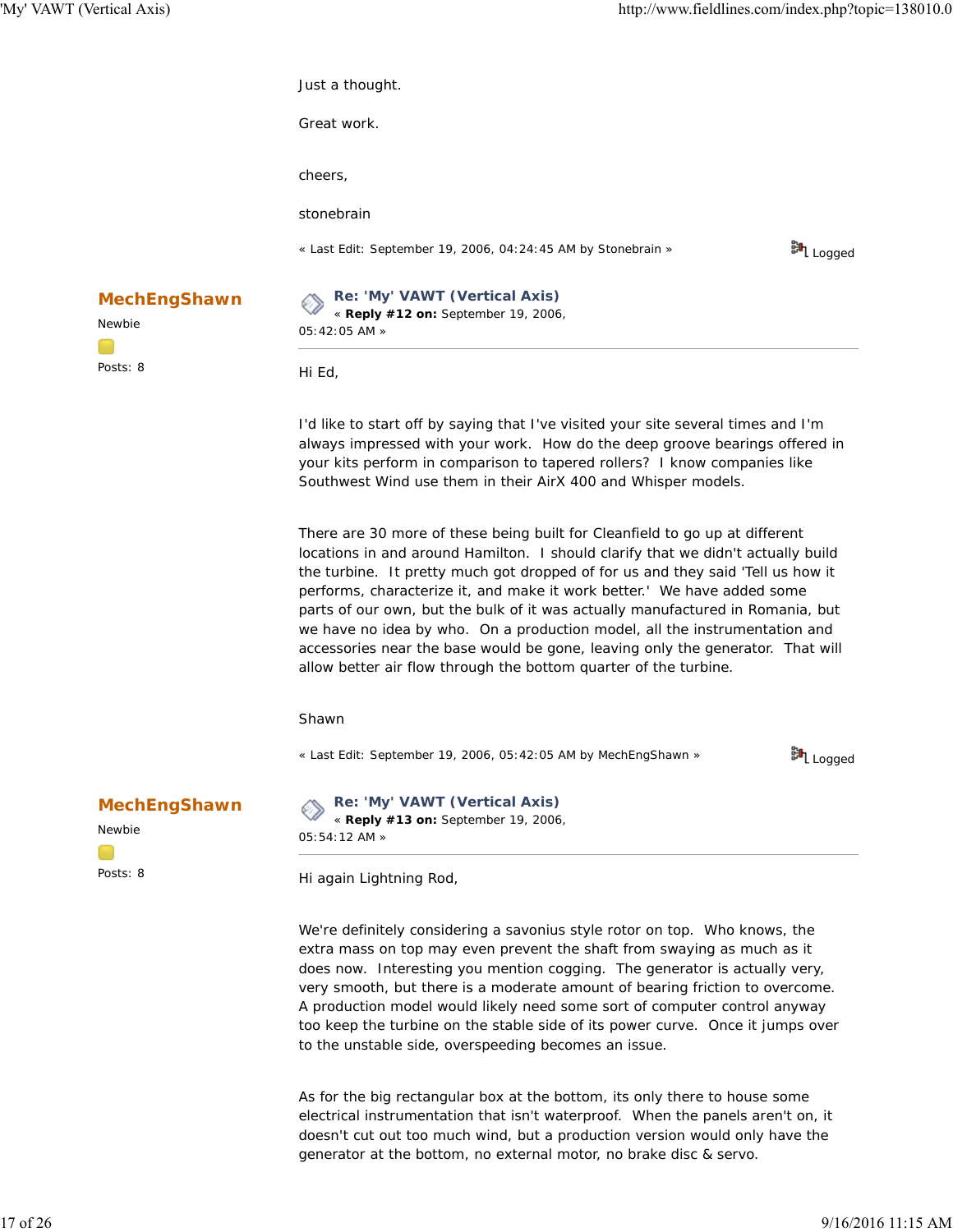Thanks again!

Shawn

« *Last Edit: September 19, 2006, 05:54:12 AM by MechEngShawn* »

料 Logged

**Re: 'My' VAWT (Vertical Axis)** ¢ « **Reply #14 on:** September 19, 2006, 07:53:06 AM »

"There needs to be a sufficient wind to get the velocity triangles oriented correctly so that the blades actually lift in the right direction and with enough force to drive the turbine. Even then, the blades are only lifting during parts of their cycle, and are either stalled or dragging the rest of the time. Most of the force is acually generated radially and does no useful work, but does cyclically load the blades and struts (compression, tension, compression,...) and fatigues the materials."

"Even then, the blades are only lifting during parts of their cycle"

1/ To get a better low wind start move the blades further away from the axis.

(It's like the lever principle. The longer the lever the less force but more

distance.)

"and are either stalled or dragging the rest of the time."

2/ To help the blades perform more lift throughout the cycle, suspend them.

That way you can get drag working for you in low winds.

(Same as a sail. I have been using bungee cord.)

"Most of the force is acually generated radially and does no useful work, but does cyclically load the blades and struts (compression, tension, compression,...) and fatigues the materials."

3/ With the blades suspended the force although still not in the prefered direction is still always moving the vawt in the required direction. (like a sail boat)

There is less compression and tension because the wind pushes or sucks the blade into a more favorable alignment with the wind than if the blade was fixed.

The fatigue is transfered to the bungee cords being used to suspend the blade

**ffoegw** Full Member 808

Posts: 104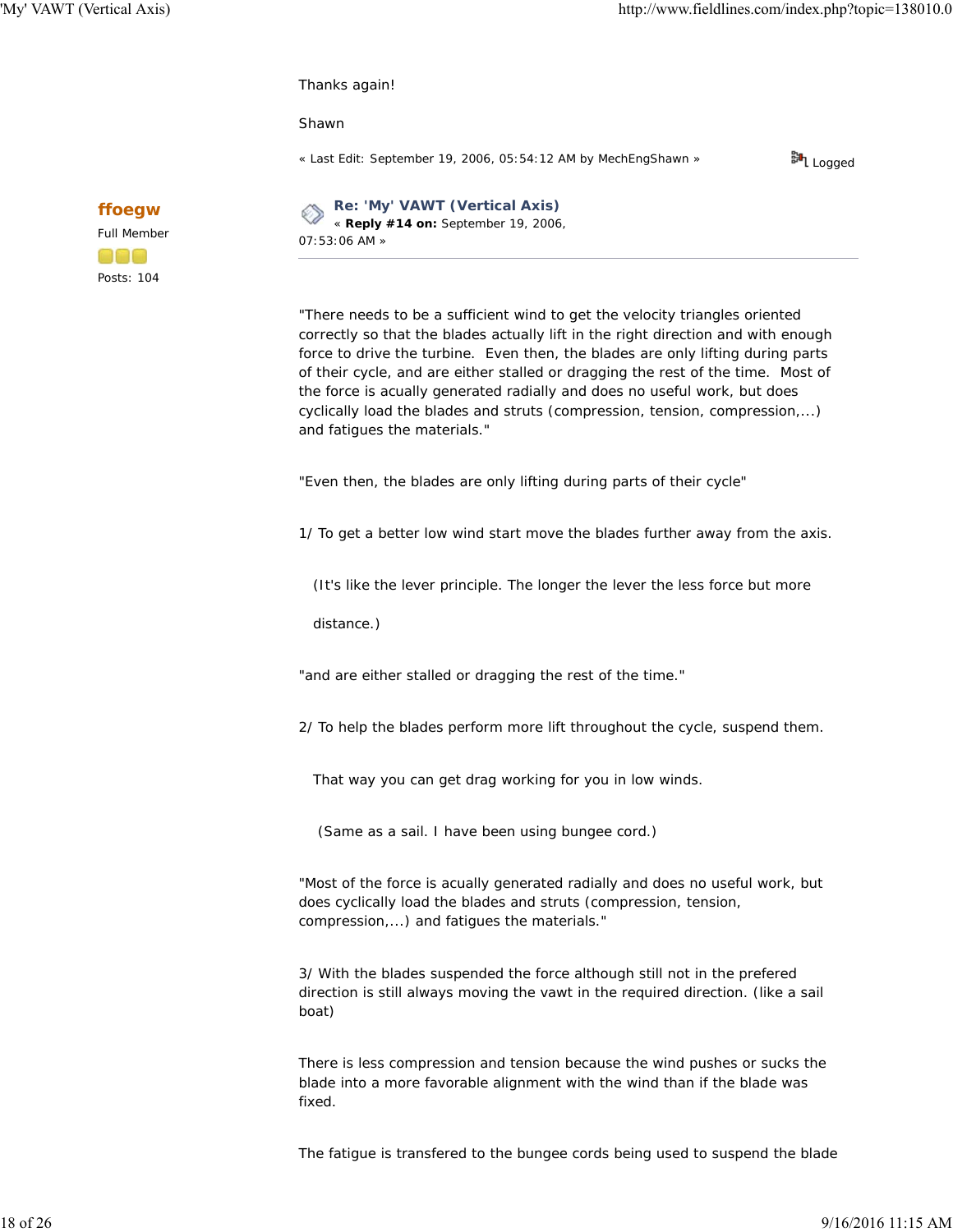and not the joints. Instead of the energy fatiguing the materials it is turned into kinetic enery in the bungee cord (stored instead of wasted) and more slowly transferred into a pull in the desired direction.

When the vawt starts to speed up the blades will begin to take on a less favorable alignment with the wind due to centrifugal forces throwing them outward on their suspension. This is a good thing in very high winds as it will slow down the vawt.

The blade on my last prototype uses both drag and lift.

Go here:

http://www.fieldlines.com/user/ffoegw/files

run this file:

Ffoeg2fixed.avi

4/ I live in Georgetown, Ontario about 1 hour away from McMaster.

good to see some local interest in vawts.

Geoff

« *Last Edit: September 19, 2006, 07:53:06 AM by ffoegw* »

<mark>料</mark> Logged

**Re: 'My' VAWT (Vertical Axis)** « **Reply #15 on:** September 19, 2006, 12:59:27 PM »

Hello again Shawn

 Vawts dont self start Hmmm mine not only self started in the slightest breeze but spun at 3o rpm in 5mph wind.It was 8x8 2blade pics in my files.

 Im in the process of adding 2 more blades to help stabilize it and furl it in high winds.2 blades caused vibration at high rpms.

 I never had any luck with thin blades the test i did they acted like weathervanes until i got this crazy idea to curve a thicker airfoil.

 Im also working on a axial stator 36 slots 12pl. The stator is plastic will post pics just a wave winding so far and need to make rotors yet.Plan on gearing it slightly.

 There comes a point where theres no wind to lift and the blades tsr drops good thing.

**vawtman** Hero Member aaaaa Posts: 1425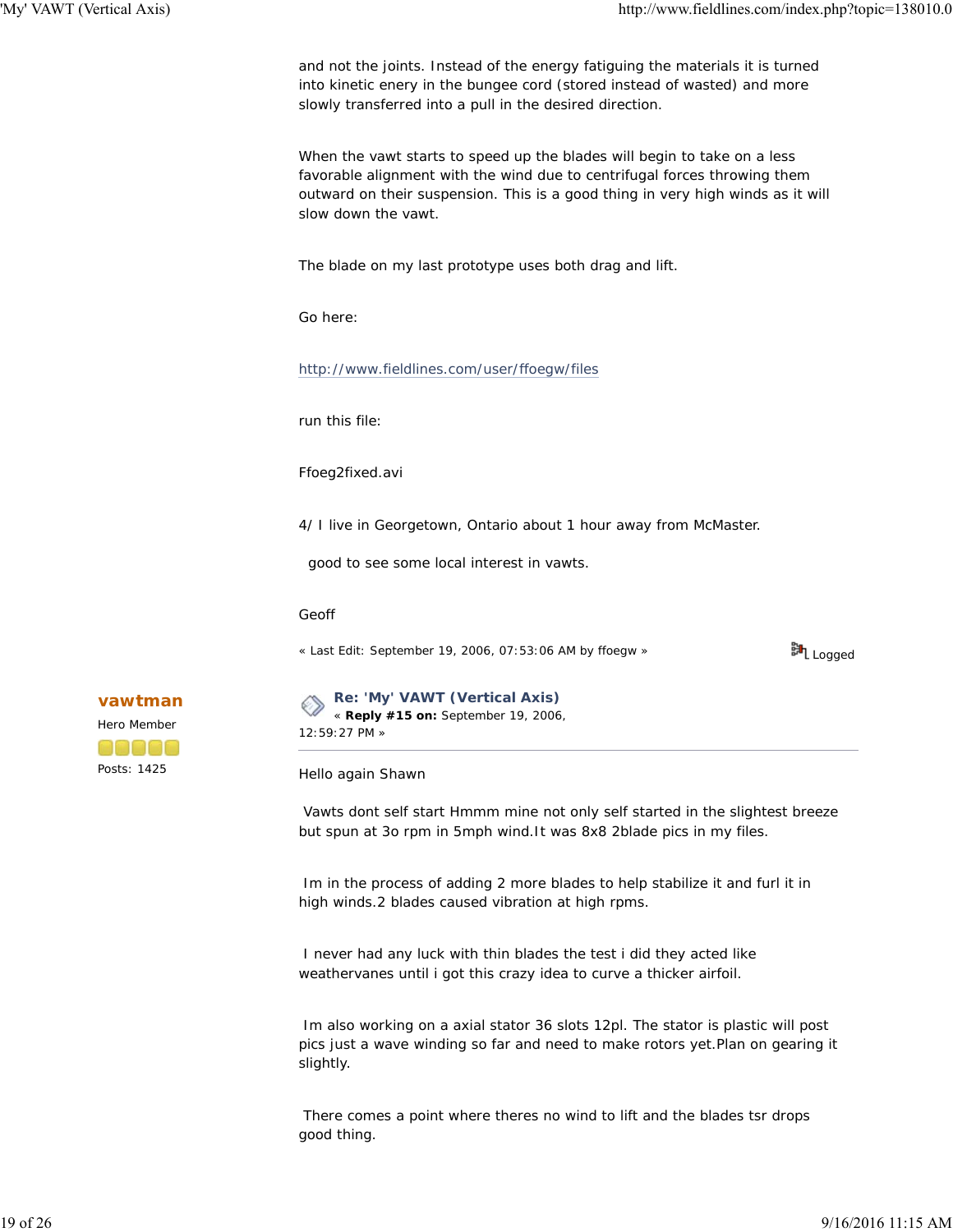I wouldnt put airfoils on the rotor.

« *Last Edit: September 19, 2006, 12:59:27 PM by vawtman* »



**windstuffnow**



**Re: 'My' VAWT (Vertical Axis)** « **Reply #16 on:** September 19, 2006, 03:10:26 PM »

 I think there are pro's and cons to either bearing, I've had good luck with the deep groove bearings... so far. I guess it depends on the application and load.

 Out of curiosity, if you happen to know, what is the weight of the main rotor? I assume your using a tapered roller system on that one, what is the size of the main shaft?

« *Last Edit: September 19, 2006, 03:10:26 PM by windstuffnow* »

脚 Logged

Windstuff Ed www.windstuffnow.com

.

**makenzie71**

Jr. Member OO Posts: 59

**thefinis** Sr. Member

Posts: 335

anaa

**Re: 'My' VAWT (Vertical Axis)** ◇ « **Reply #17 on:** September 19, 2006, 05:08:24 PM »

Floating rotor setups aren't too keen with a horizontal setup. They're intended to be vertical, where gravety pulls them away from their axis, not along it. It's very good for reducing friction as the disc and/or caliper will naturally center and follow "the path of least resistance", and the lack of solid connection between the calipers/rotors and their supporting structures allow for lighter materials. Turn it on it's side, however, and gravity will pull the disc downward constantly, which will inscrease wear on the brake pads (mostly the lower pad) and will increase the braking temperatures during and after operation. The most noticeable effects will be front the disc and caliper binding...which will cause noise, uneven pad wear, and even more heat...and hydrolic "lag" (the rotor will eventually clear it's self from the pads as the hydrolic system bleeds off, but this increases the piston travel, which slows response time).

Giving the application this stuff is likely not a concern...but I believe a solid rotor and fixed caliper would be better.

Spiffy contraption, all the same.

« *Last Edit: September 19, 2006, 05:08:24 PM by makenzie71* »



**Re: 'My' VAWT (Vertical Axis)** ◇ « **Reply #18 on:** September 20, 2006, 05:47:12 AM »

Very nice work great way to spend the summer. You should be proud. I am sure you are finding it takes several models/revisions to refine the design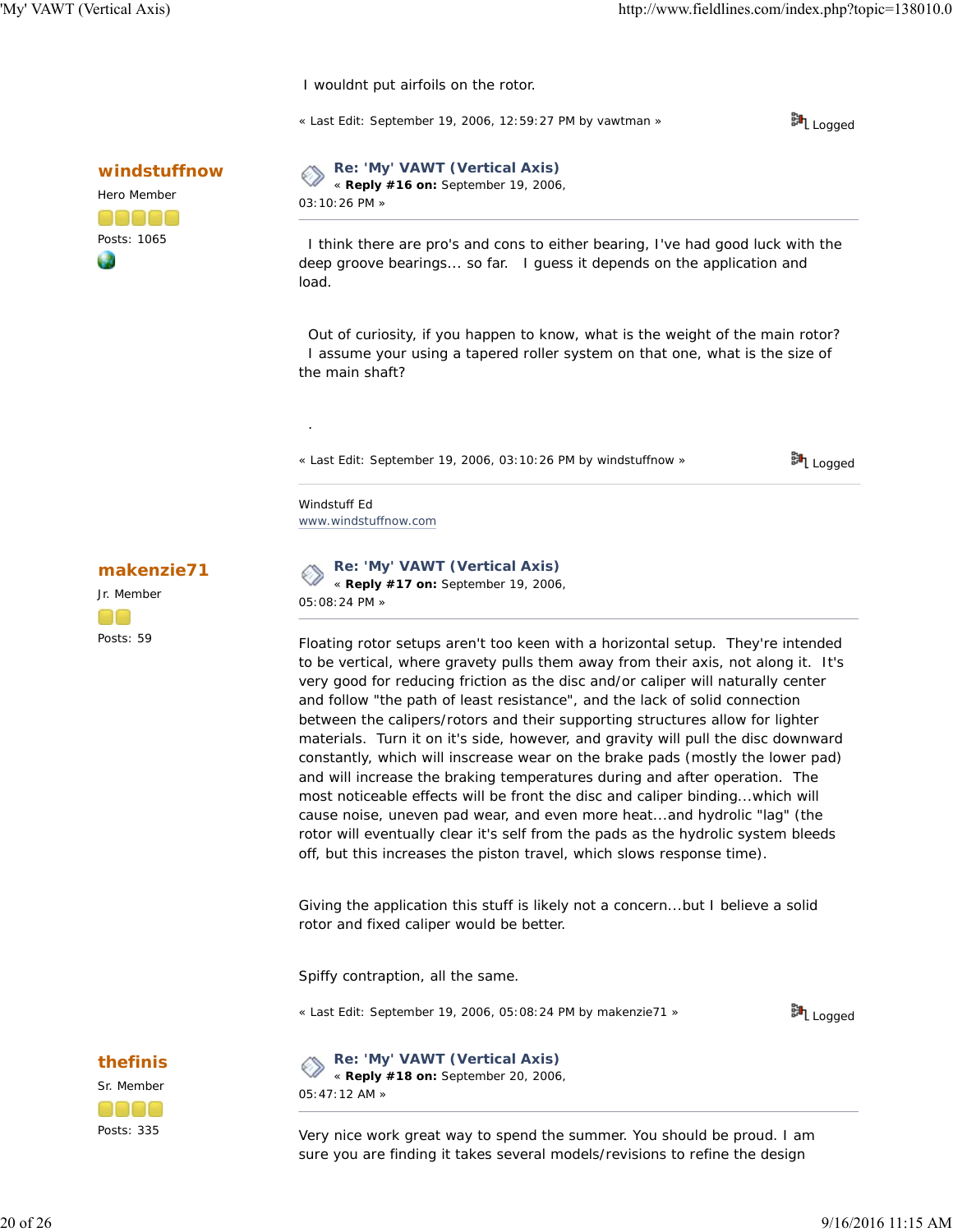because usually it does not work in real life as well as it does on paper.

How much vibration are you seeing and does the mounting have anyway to dampen it from being transfered to the building? Do you have figures on what it will do in regular winds say 10 to 15 mph? What kind of tsr are you getting out of this?

I have found that round pipe seems to be almost as good an aerodynamic design as most foils for use on wing support arms. If you want to place foils on the support arms why not hinge them with stops and if needed lightly springload/bungee them so that facing the wind they ride up/horizonal but as they start to go with the wind they hang down/vertical. When your turbine is up to speed the foils will always see a facing wind and stay in the up position. It takes very little to start a well designed turbine in winds that are near cutin speed.

"We were able to get that hole aligned due to the clearance on the assembly holes, but it did take a little convincing." That is what they make cutting torches and big hammers for.

"There are 30 more of these being built for Cleanfield to go up at different locations in and around Hamilton. I should clarify that we didn't actually build the turbine. It pretty much got dropped of for us and they said 'Tell us how it performs, characterize it, and make it work better.' "

Hey you play with the toys you can get.

A comment on the power cycle of a vawt. A well designed lift based vawt produces lift on all 360 degrees of the circle if it is traveling above >1 tsr(the more above 1 the better) it is the l/d ratio that changes as it goes around the circle. This normally produces a power curve for each blade that has two peaks and two valleys per rev with at least one of the valleys being in the negative power range.

Finis

« *Last Edit: September 20, 2006, 05:47:12 AM by thefinis* »



### **Re: 'My' VAWT (Vertical Axis)**

« **Reply #19 on:** September 20, 2006, 06:14:02 AM »

Try these videos if the link to my files on this forum doesn't work:

http://s114.photobucket.com/albums/n278/VerticalAxis/VAWT/?action=view& current=Ffoeg2fixed.flv&a mp;refPage=&imgAnch=imgAnch2

and

**ffoegw** Full Member

Posts: 104

000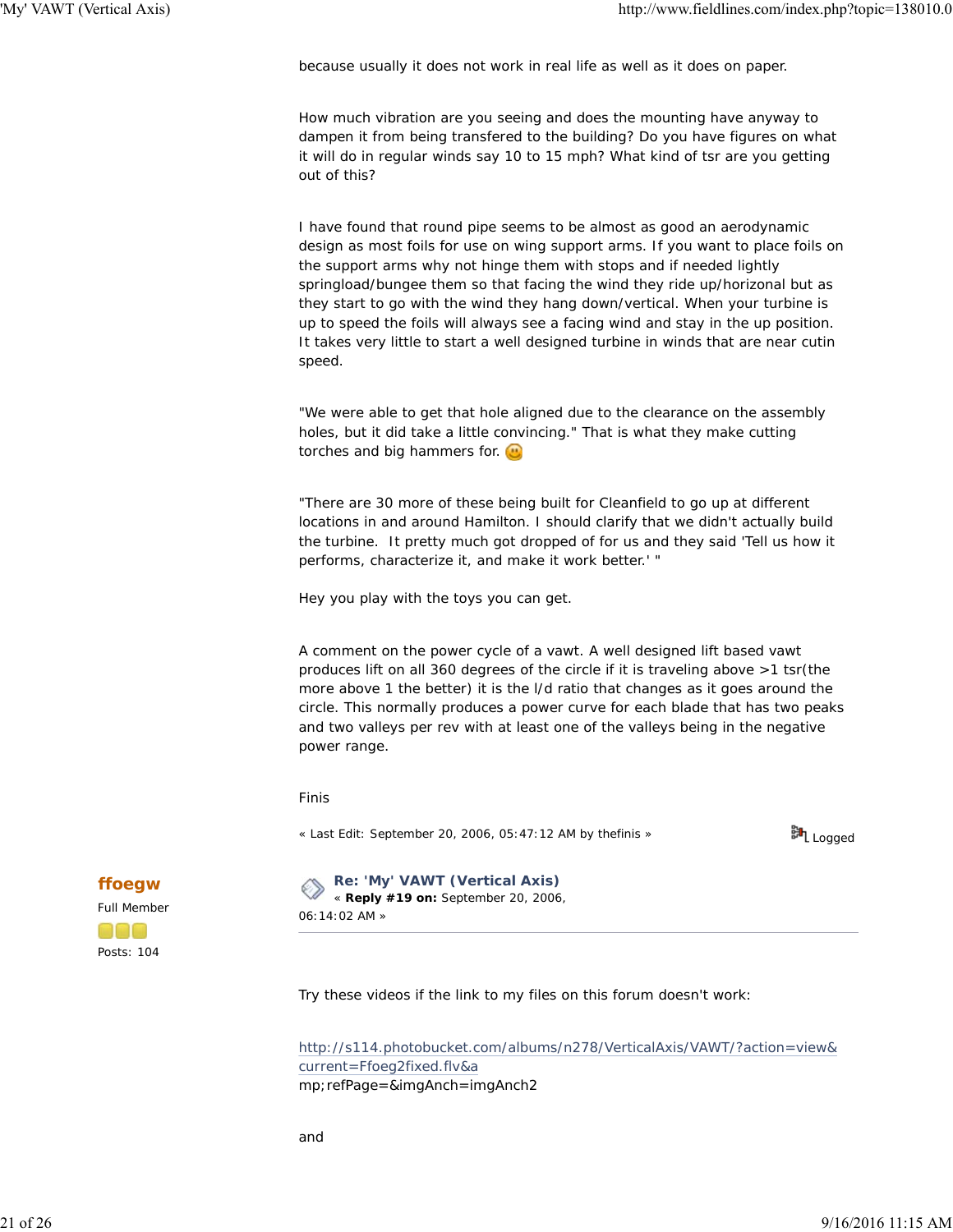62



 Vawtman, mine runs with either side blocked... does that count? Although at a much lower output of course.

You know, I'll bet Shawn has access to much better testing equipment than we do on a normal basisis. When I took my 2x2 to WMU for testing in the aeronautical engineering lab, I was simply in awe of the equipment available. I could have spent hours even days there... give me a key to the place and I would be like a pit bull defending his bone. You mount the machine and wire it up, dial it in and watch the performance at different wind speeds. I spent a couple weeks measuring for mounts and wiring for connections before I actually had the opportunity to see everything in action. Unfortunately I could only afford a couple hours of testing. But the experience in itself was worth every penny...

 If you get the chance to do it... go for it... you'll never regret it ! If I were younger I would have enrolled just to have another chance at the lab !

« *Last Edit: September 20, 2006, 07:15:07 PM by windstuffnow* »



Windstuff Ed

.

.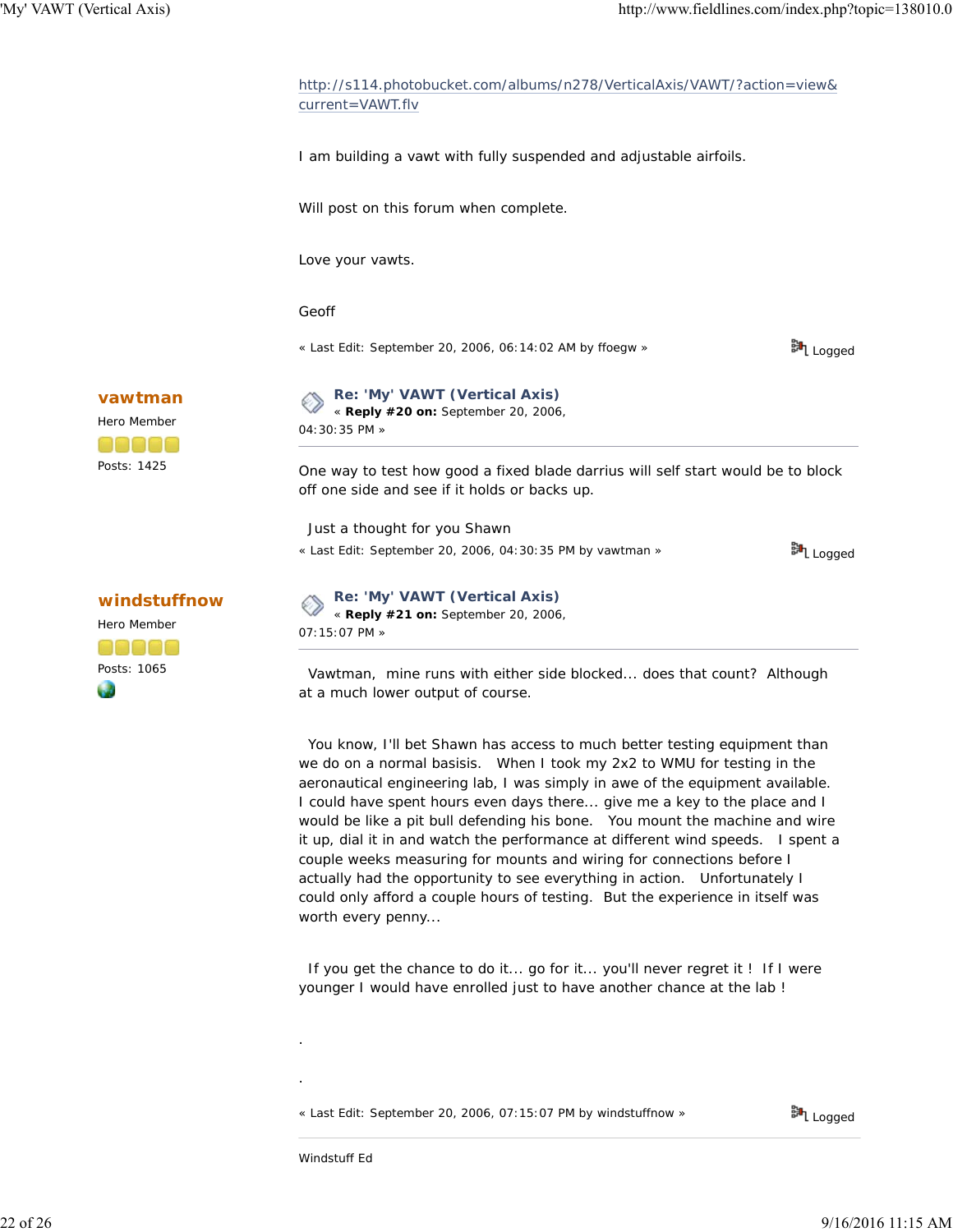www.windstuffnow.com

**ffoegw**



**Re: 'My' VAWT (Vertical Axis)** « **Reply #22 on:** September 21, 2006, 05:09:55 AM »

Mine will also start and run with only one blade however, the performance is not as good.

With one blade it makes it easier to see how it picks up more during certain parts of the cycle. Testing with one blade brings out the faults and or advantages of different designs and setups more readily.

Makes me wonder if I should try for three or maybe four blades?

Has anyone found what the optimum number of blades is?

I suspect it might depend on the distance they are from the center.

Also could having a set of blade at different distances from center be advantageous.

These are all answers that can more easily be had in the lab.

If anyone already knows it could save a lot of time.

Geoff

« *Last Edit: September 21, 2006, 05:09:55 AM by ffoegw* »

料<br>【Logged

**vawtman**



**Re: 'My' VAWT (Vertical Axis)** E « **Reply #23 on:** September 21, 2006, 01:13:19 PM »

Hello Ed

What i meant by blocked was that the rotor could not turn.This was meant more for an hbar configuration i guess.If only one side is blocked the machine could backup.

 If the machine holds against the brace no matter what the wind its a good starter if it backs up not good.

What did you think i meant?

Your turbine would hold and not backup good thing.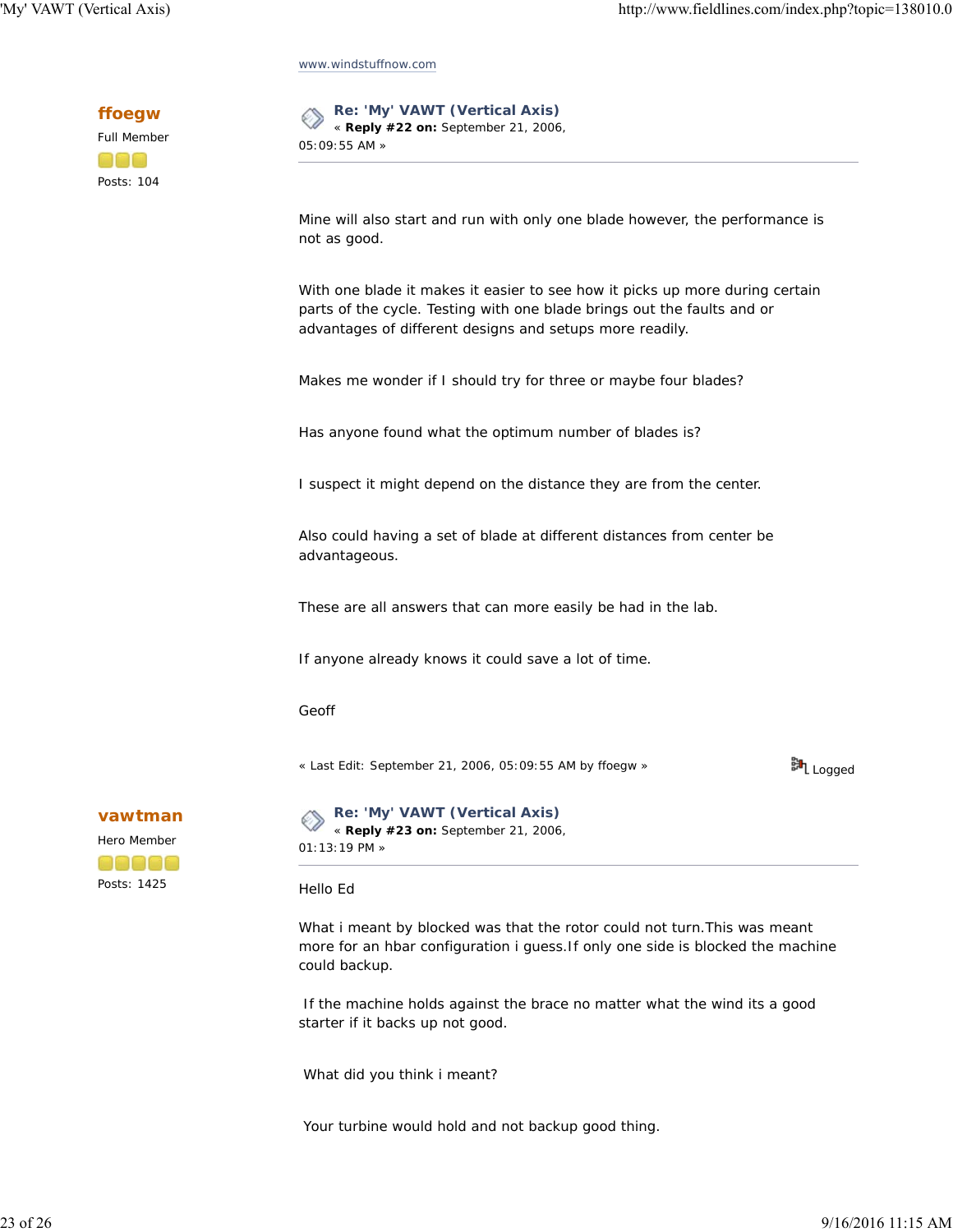They should let us use all them gizmos for free since we pay for them dont we.

Ill call my buddy George and ask.

« *Last Edit: September 21, 2006, 01:13:19 PM by vawtman* »



**wdyasq** Hero Member 00000 Posts: 1324

**Prevoius Art** « **Reply #24 on:** September 22, 2006,

03:46:57 AM »

Previous art is a term used in patent work meaning somebody else has done it. Before one tries to invent something new and possibly waste a lot of money, they should at least look at what others might have done.

In a vertical axis wind turbine that means from this:



To looking through the reams of data published by Sandia Labs. Many of the questions asked here were answered with US citizens tax dollars. Many problems were solved, many more still haunt the builders of VAWTs.

Good luck in your adventures,

Ron

« *Last Edit: September 22, 2006, 03:46:57 AM by wdyasq* »

料 Logged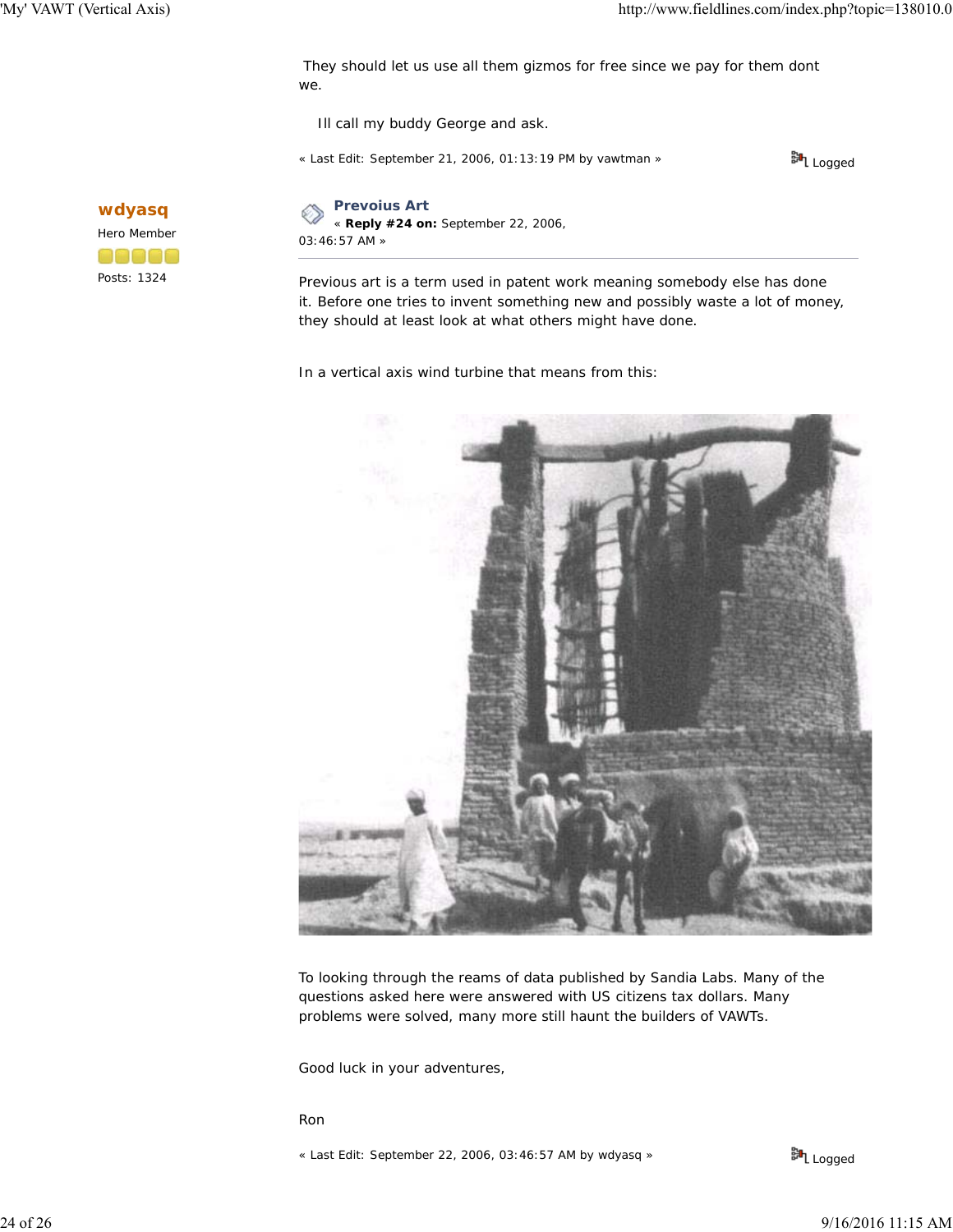"I like the Honey, but kill the bees"



**MechEngShawn**

Newbie

Posts: 8

**Re: 'My' VAWT (Vertical Axis)** « **Reply #25 on:** September 22, 2006, 05:45:10 PM »

 I have seen this picture posted before. I wonder how old it was. Is it still standing today? Did they use it to mill grain, or what? It looks really old. Looks like it worked. I would think it would have worked good. It's a little bit boggling because it looks like its in a dessert.

« *Last Edit: September 22, 2006, 05:45:10 PM by jmk* »

料 Logged

# **Re: 'My' VAWT (Vertical Axis)**

« **Reply #26 on:** September 24, 2006, 12:13:01 PM »

Hi Geoff,

From what we've seen so far, and from experiences of others, 3 blades seems to be more favorable over 2 (or 1), and possibly 5 over 4. It has more to do with ballance and vibrations than anything else. 2 or 4 blade models will tend to vibrate more because of the cyclic loading, the power peaks and vibrations peaks are synchronized, kind of like an unballanced washing machine that starts walking across the floor on the spin cycle. The blades on a 3 or 5 blade turbine will contribute vibrations peaks & power peaks out of phase, making for smoother operation.

You probably don't see too many 5 bladers because more blades makes the turbine solidity higher (ratio of solid space to empty space in the swept area, for anyone who may not know what solidity is). That being said, check out this link for a 5-blade water-based Darrieus:

### http://www.althydrosolutions.com/

You can get a lower soliditiy turbine with 2 blades, but more vibration.

Less vibration with 3 blades, but higher solidity, but the blades could also be made smaller.

Or turbine has a solidity of 0.3, which is pretty high. We`ve actually made a 2-blade adapter, but haven`t used it for any testing yet. See some of the competing models, quietRevolution and Turby:

http://www.quietrevolution.co.uk/

http://www.turby.nl/ (hit the English link)

Cheers,

Shawn

« *Last Edit: September 24, 2006, 12:13:01 PM by MechEngShawn* »